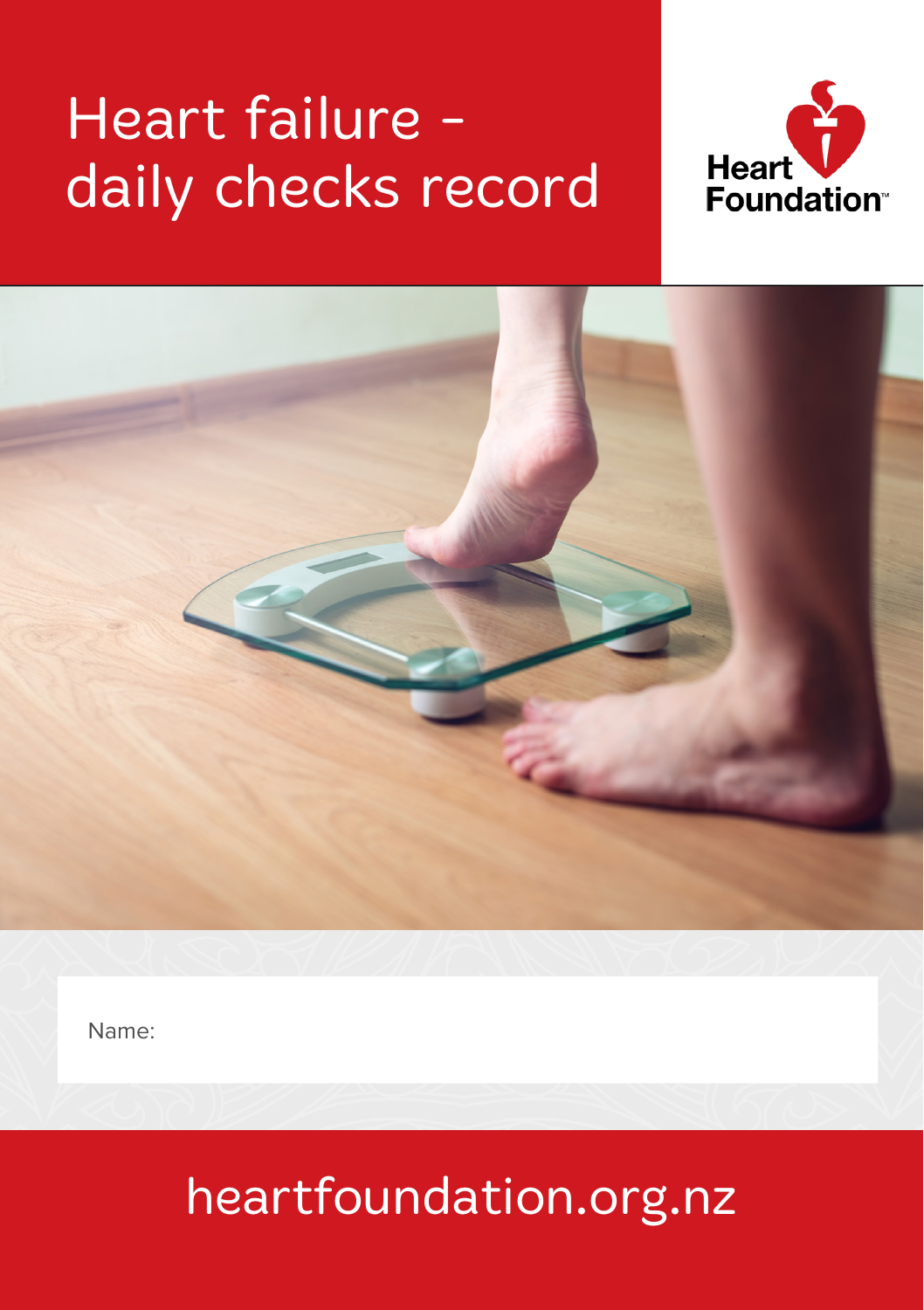#### Managing heart failure

#### Daily checks

Heart failure symptoms mainly happen because fluid builds up in your body. Do these checks every day to identify when you have extra fluid in your body.



1

Note down your daily check information. Use the sheets in this booklet to get you into the habit of recording this important information.

If you have any changes in your weight, any swelling or changes in your breathing then act quickly and follow your heart failure action plan (pages 26-27).

#### **Any changes in your weight?**

#### **Weigh yourself each day at the same time**

- In the morning.
- After going to the toilet.
- Before breakfast.
- Digital scales are best.

your action plan (pages 26-27).

#### **Compare daily weight to your target weight**. Target weight is your weight with no extra fluid, when your heart works best. Your target weight should be written on

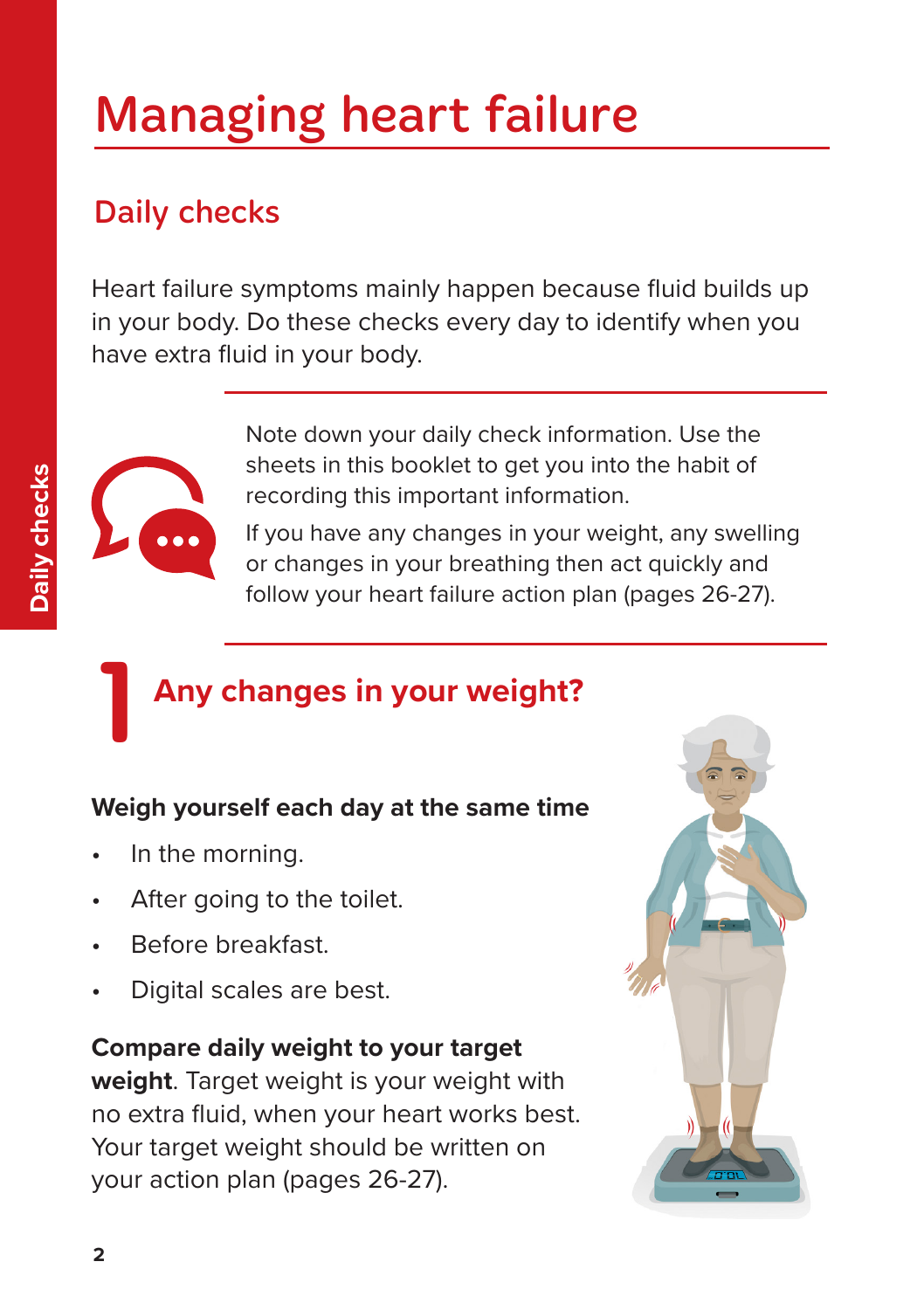

#### **Check for swelling**

Do your rings on your fingers, your waistband or your socks and shoes feel tighter?

Check one leg for swelling

- **• Press firmly into the skin** of your ankle, shin and knee with your finger.
- If your finger makes a dent in your skin, you have swelling.





More short of breath than usual?



Not able to speak a full sentence



Constant cough or wheeze?



Using more pillows at night to avoid being short of breath or having to sleep upright?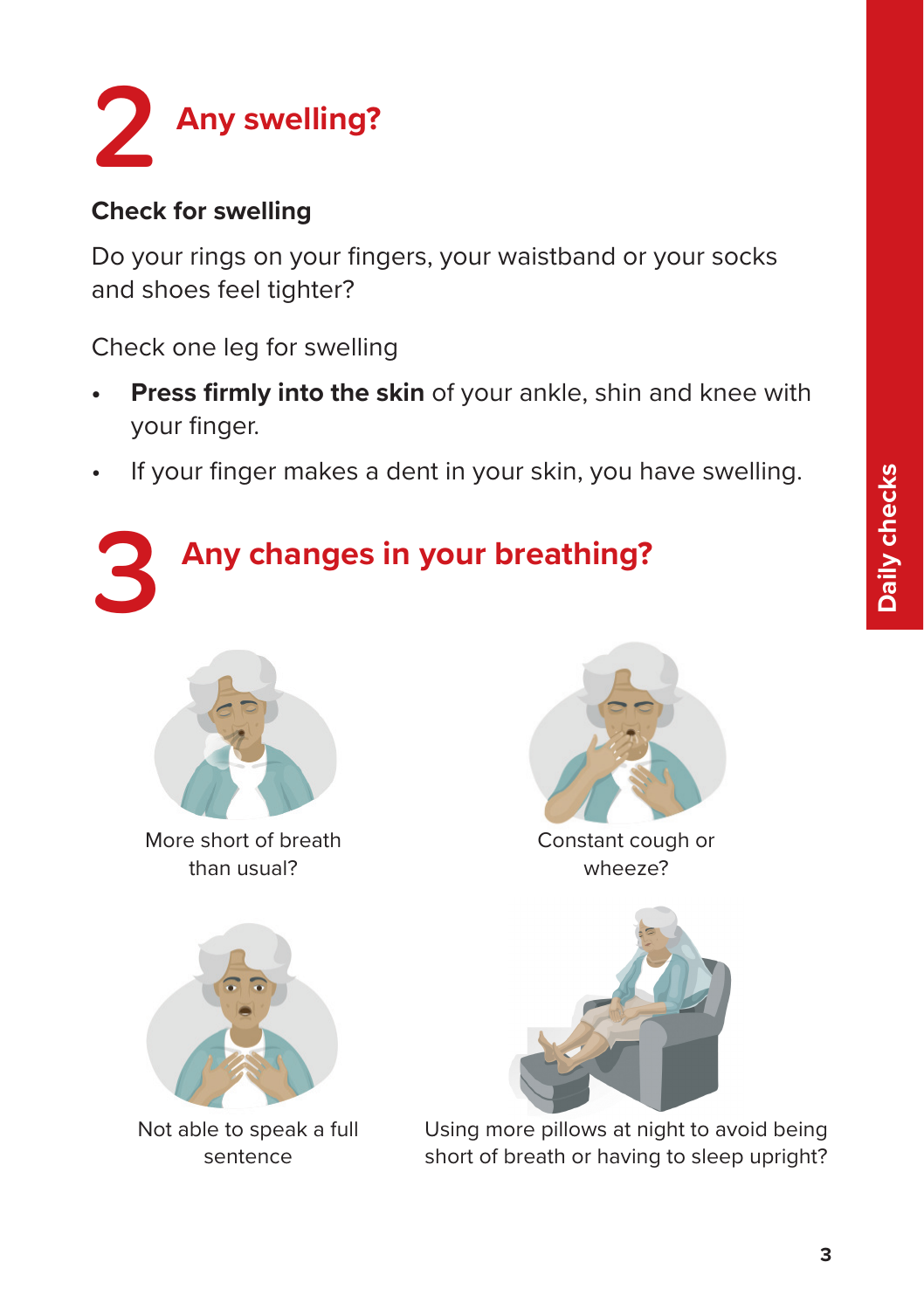# Daily checks record sheet Daily checks record sheet

When you have done your daily checks (pages 2-3) note down your daily check information and record in When you have done your daily checks (pages 2-3) note down your daily check information and record in the AM/PM columns when you take your medication. Take this daily check record to your appointments. the AM/PM columns when you take your medication. Take this daily check record to your appointments.

| <b>Comments</b>                              |     |     |     |     |   |     |     |
|----------------------------------------------|-----|-----|-----|-----|---|-----|-----|
|                                              |     |     |     |     |   |     |     |
| $\sum_{i=1}^{n}$                             |     |     |     |     |   |     |     |
|                                              |     |     |     |     |   |     |     |
| Any Any change in AM<br>swelling? breathing? |     |     |     |     |   |     |     |
|                                              |     |     |     |     |   |     |     |
| Weight                                       |     |     |     |     |   |     |     |
| Date                                         |     |     |     |     |   |     |     |
| $\overline{\phantom{a}}$                     | Mon | Tue | Wed | Thu | Ë | Sat | Sun |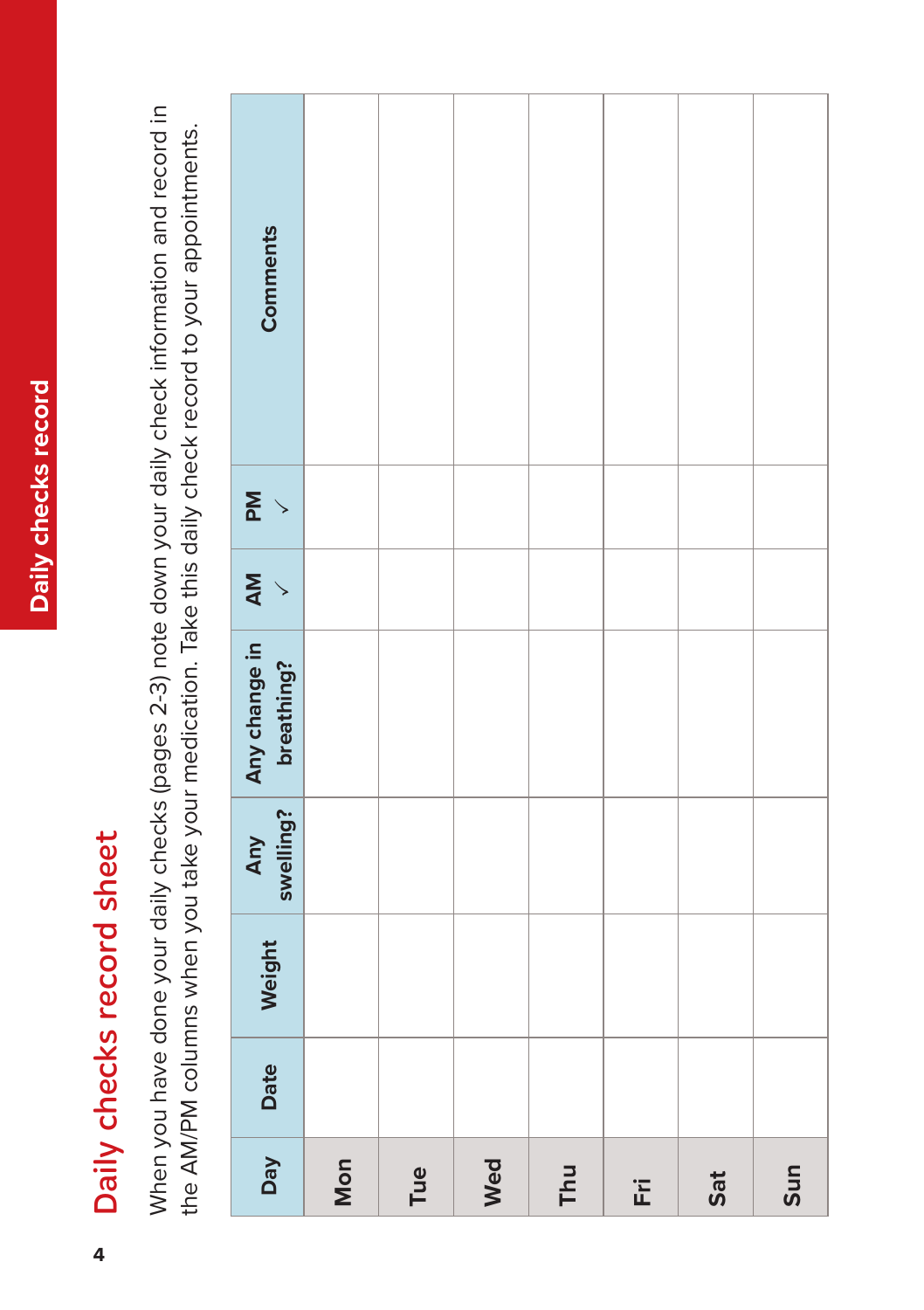| <b>Comments</b>             |     |     |     |     |     |     |
|-----------------------------|-----|-----|-----|-----|-----|-----|
|                             |     |     |     |     |     |     |
| $\sum_{i=1}^{n}$            |     |     |     |     |     |     |
| AM<br>V                     |     |     |     |     |     |     |
| Any change in<br>breathing? |     |     |     |     |     |     |
| Any<br>swelling?            |     |     |     |     |     |     |
| Weight                      |     |     |     |     |     |     |
| Date                        |     |     |     |     |     |     |
| <b>Day</b>                  | Mon | Tue | Wed | Thu | Sat | Sun |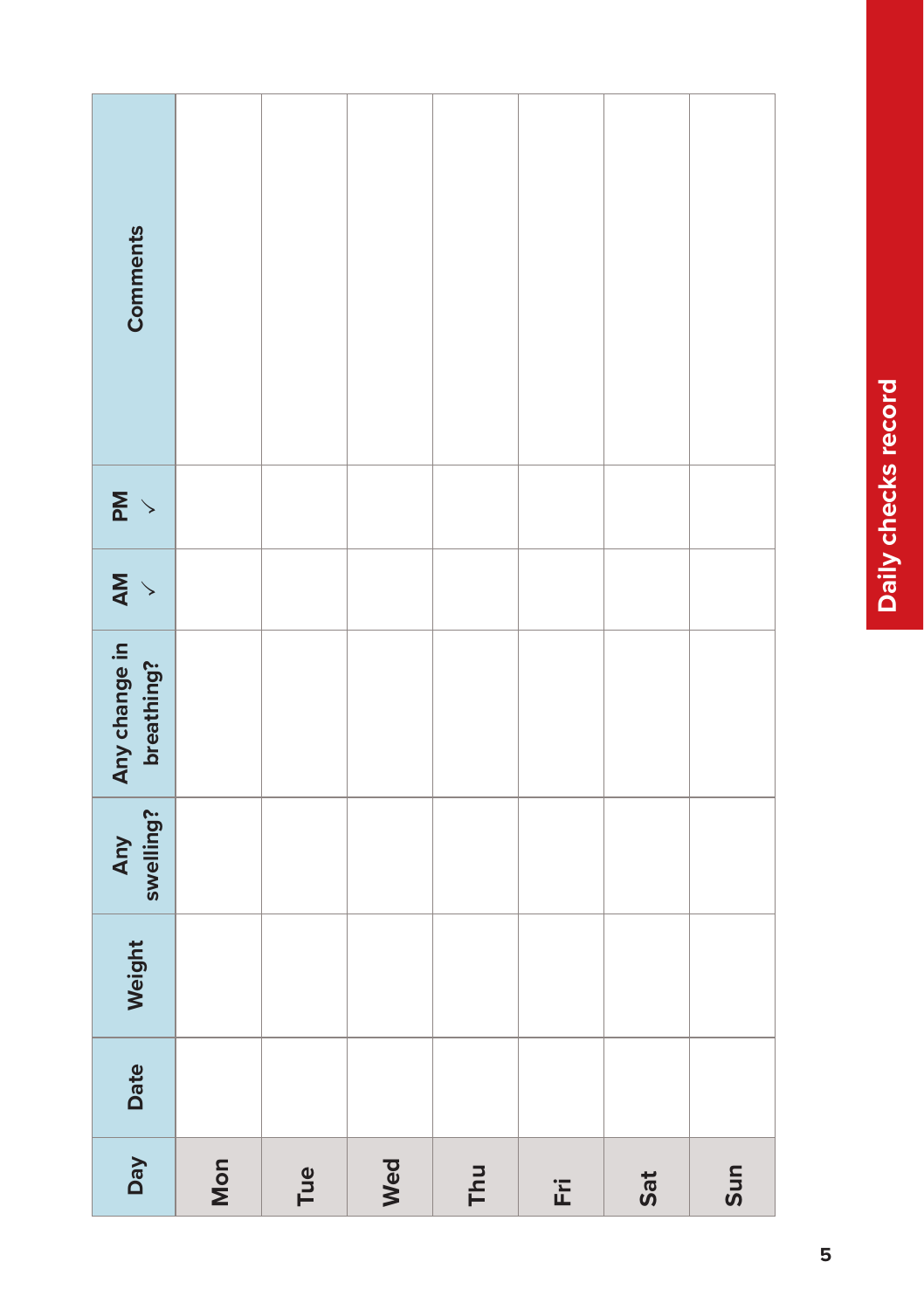| <b>Comments</b>             |     |     |     |     |     |     |     |
|-----------------------------|-----|-----|-----|-----|-----|-----|-----|
| $\sum_{i=1}^{n}$            |     |     |     |     |     |     |     |
| $\sum_{i=1}^{n}$            |     |     |     |     |     |     |     |
| Any change in<br>breathing? |     |     |     |     |     |     |     |
| Any<br>swelling?            |     |     |     |     |     |     |     |
| Weight                      |     |     |     |     |     |     |     |
| Date                        |     |     |     |     |     |     |     |
| Day                         | Mon | Tue | Wed | Thu | Ēři | Sat | Sun |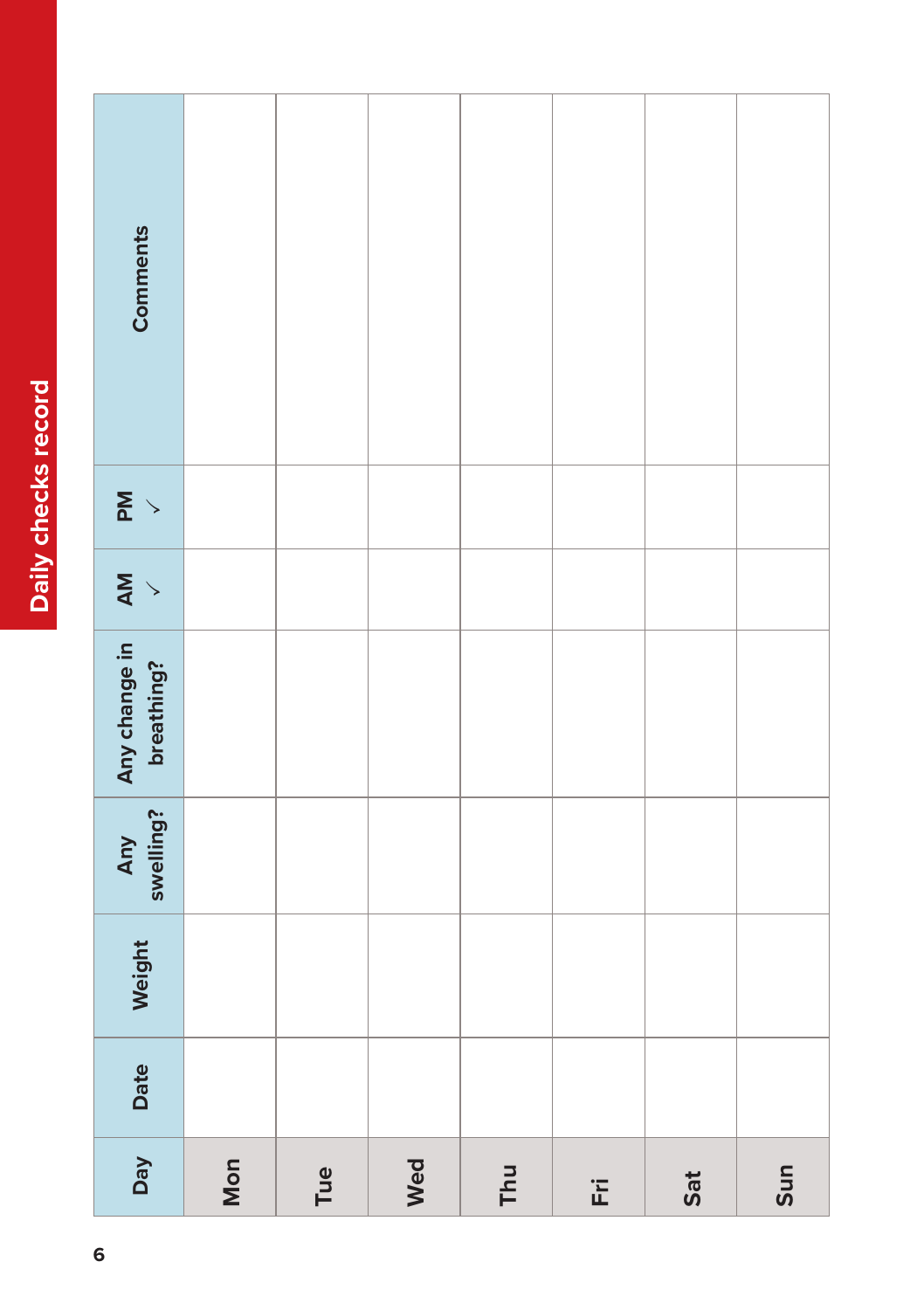| <b>Comments</b>             |     |     |     |     |   |     |     |
|-----------------------------|-----|-----|-----|-----|---|-----|-----|
|                             |     |     |     |     |   |     |     |
| $\sum_{i=1}^{n}$            |     |     |     |     |   |     |     |
| $\frac{M}{\lambda}$         |     |     |     |     |   |     |     |
| Any change in<br>breathing? |     |     |     |     |   |     |     |
| Any<br>swelling?            |     |     |     |     |   |     |     |
| Weight                      |     |     |     |     |   |     |     |
| Date                        |     |     |     |     |   |     |     |
| Day                         | Mon | Tue | Wed | Thu | Ë | Sat | Sun |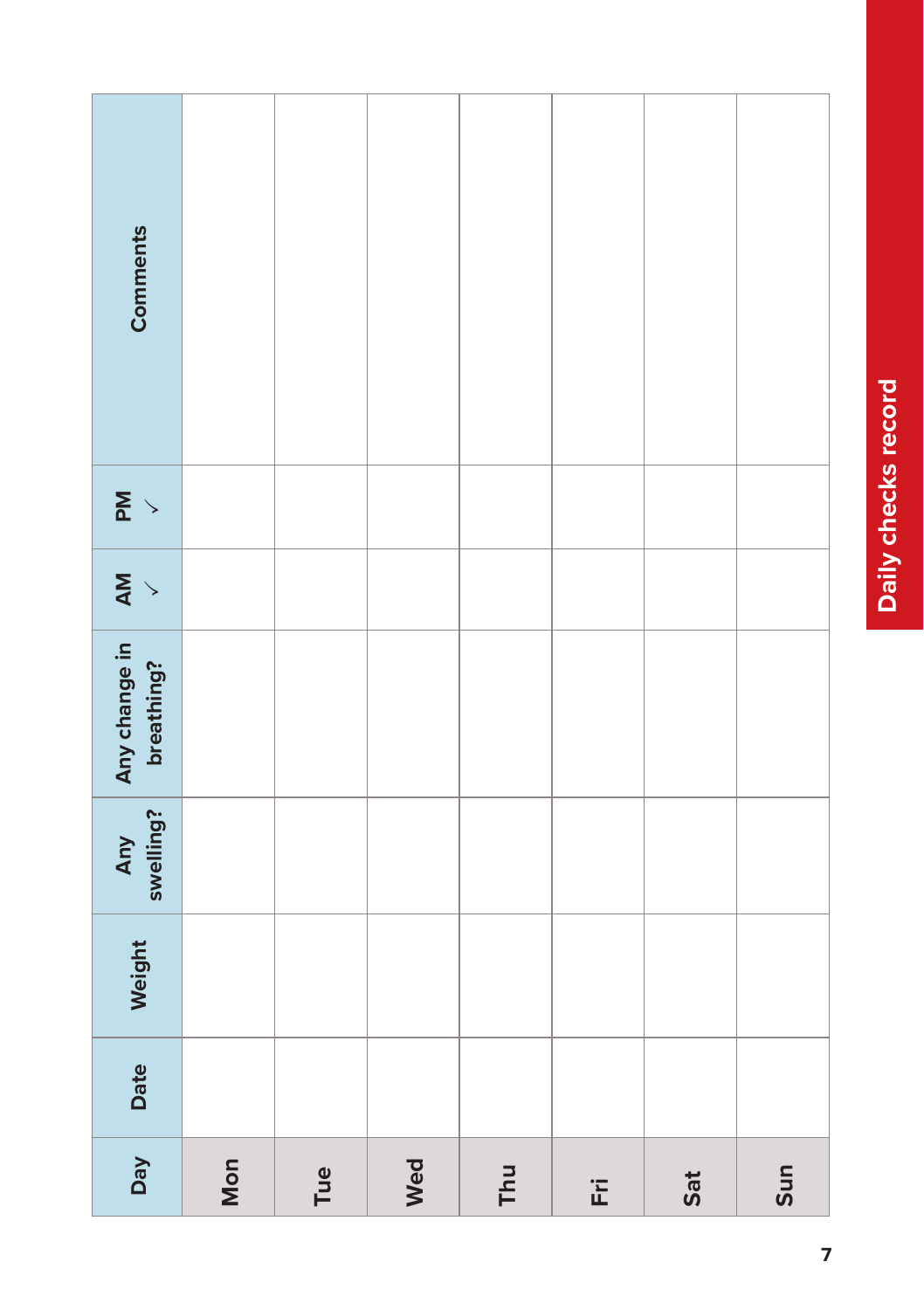| <b>Comments</b>             |     |     |     |     |     |     |     |
|-----------------------------|-----|-----|-----|-----|-----|-----|-----|
| $\sum_{i=1}^{n}$            |     |     |     |     |     |     |     |
| $\sum_{i=1}^{n}$            |     |     |     |     |     |     |     |
| Any change in<br>breathing? |     |     |     |     |     |     |     |
| Any<br>swelling?            |     |     |     |     |     |     |     |
| Weight                      |     |     |     |     |     |     |     |
| Date                        |     |     |     |     |     |     |     |
| Day                         | Mon | Tue | Wed | Thu | Ēři | Sat | Sun |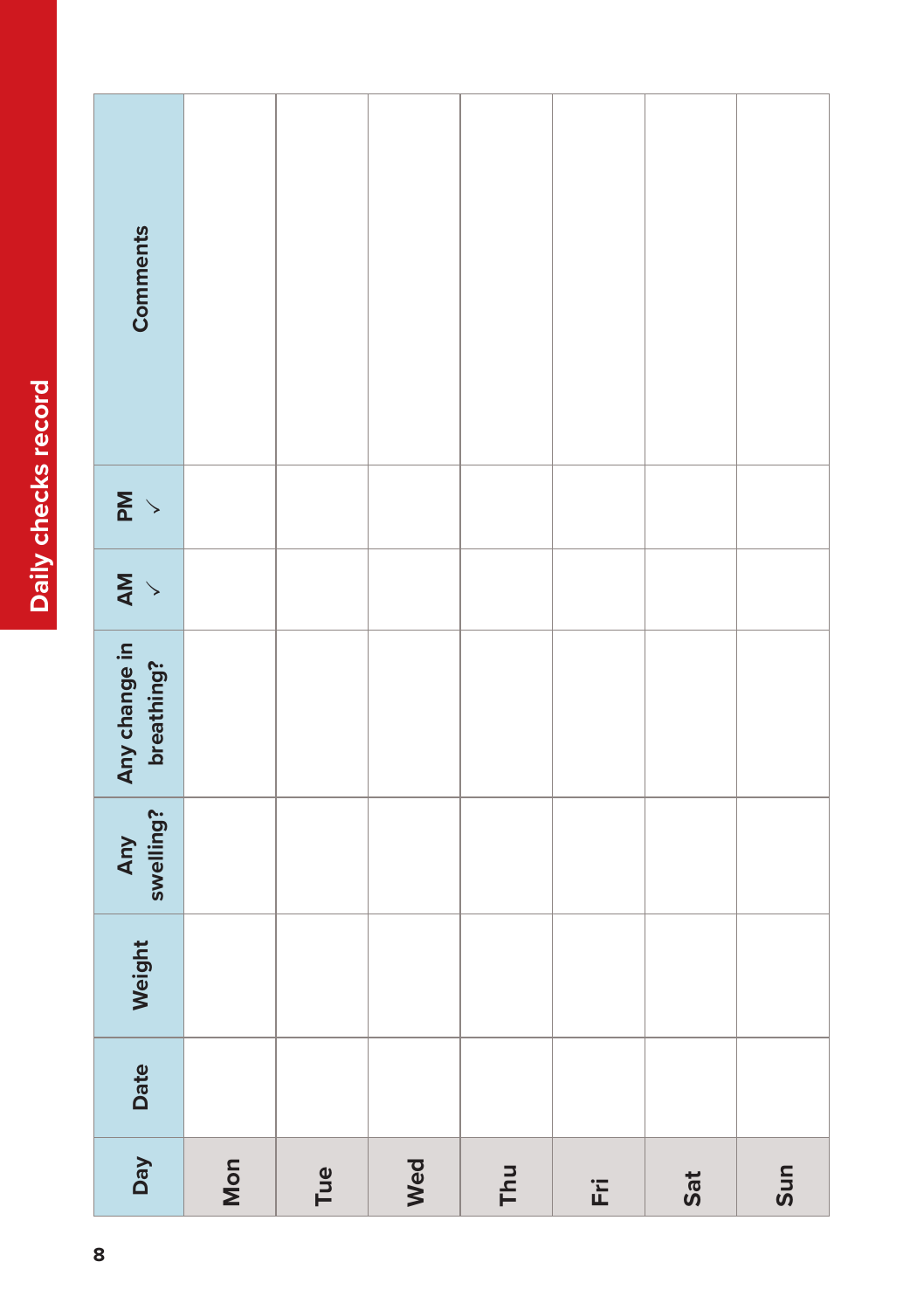| <b>Comments</b>             |     |     |     |     |   |     |     |
|-----------------------------|-----|-----|-----|-----|---|-----|-----|
|                             |     |     |     |     |   |     |     |
| $\sum_{i=1}^{n}$            |     |     |     |     |   |     |     |
| $\frac{M}{\lambda}$         |     |     |     |     |   |     |     |
| Any change in<br>breathing? |     |     |     |     |   |     |     |
| Any<br>swelling?            |     |     |     |     |   |     |     |
| Weight                      |     |     |     |     |   |     |     |
| Date                        |     |     |     |     |   |     |     |
| Day                         | Mon | Tue | Wed | Thu | Ë | Sat | Sun |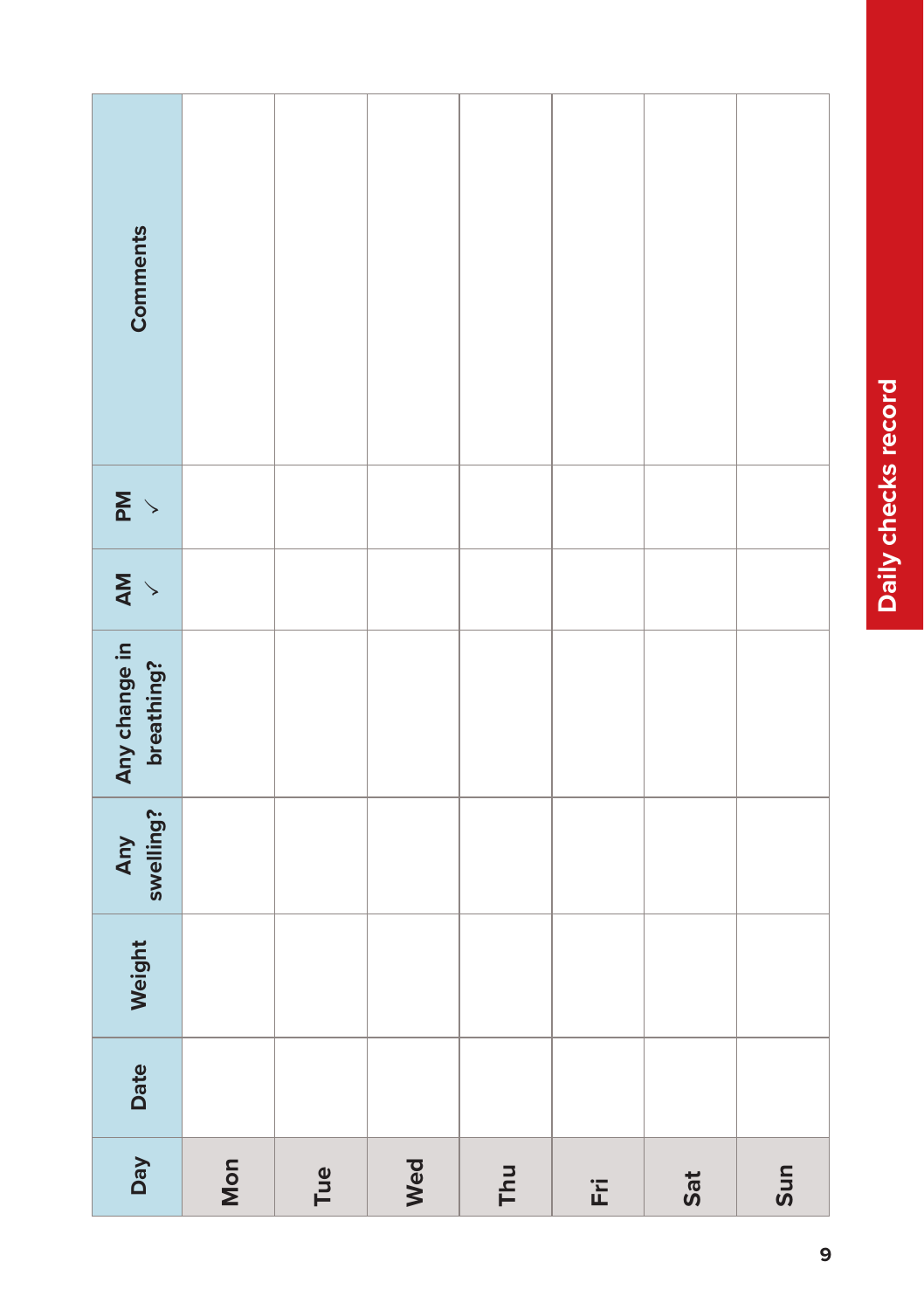| <b>Comments</b>             |     |     |     |     |     |     |     |
|-----------------------------|-----|-----|-----|-----|-----|-----|-----|
| $\sum_{i=1}^{n}$            |     |     |     |     |     |     |     |
| $\sum_{i=1}^{n}$            |     |     |     |     |     |     |     |
| Any change in<br>breathing? |     |     |     |     |     |     |     |
| Any<br>swelling?            |     |     |     |     |     |     |     |
| Weight                      |     |     |     |     |     |     |     |
| Date                        |     |     |     |     |     |     |     |
| Day                         | Mon | Tue | Wed | Thu | Ēři | Sat | Sun |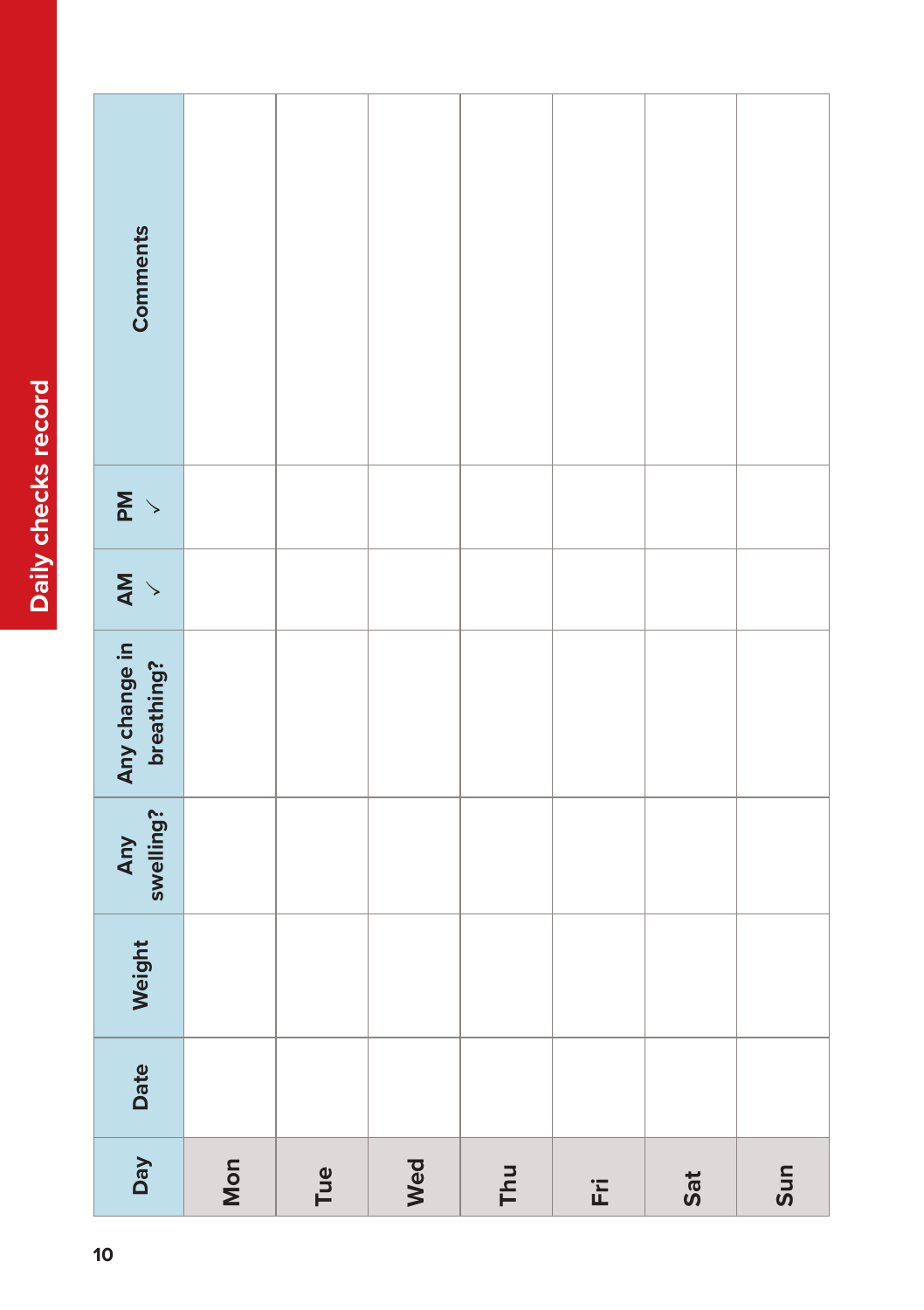| <b>Comments</b>             |  |  |  |  |
|-----------------------------|--|--|--|--|
|                             |  |  |  |  |
| $\sum_{i=1}^{n}$            |  |  |  |  |
| $\frac{MN}{2}$              |  |  |  |  |
| Any change in<br>breathing? |  |  |  |  |
| Any<br>swelling?            |  |  |  |  |
| Weight                      |  |  |  |  |
|                             |  |  |  |  |
| Date                        |  |  |  |  |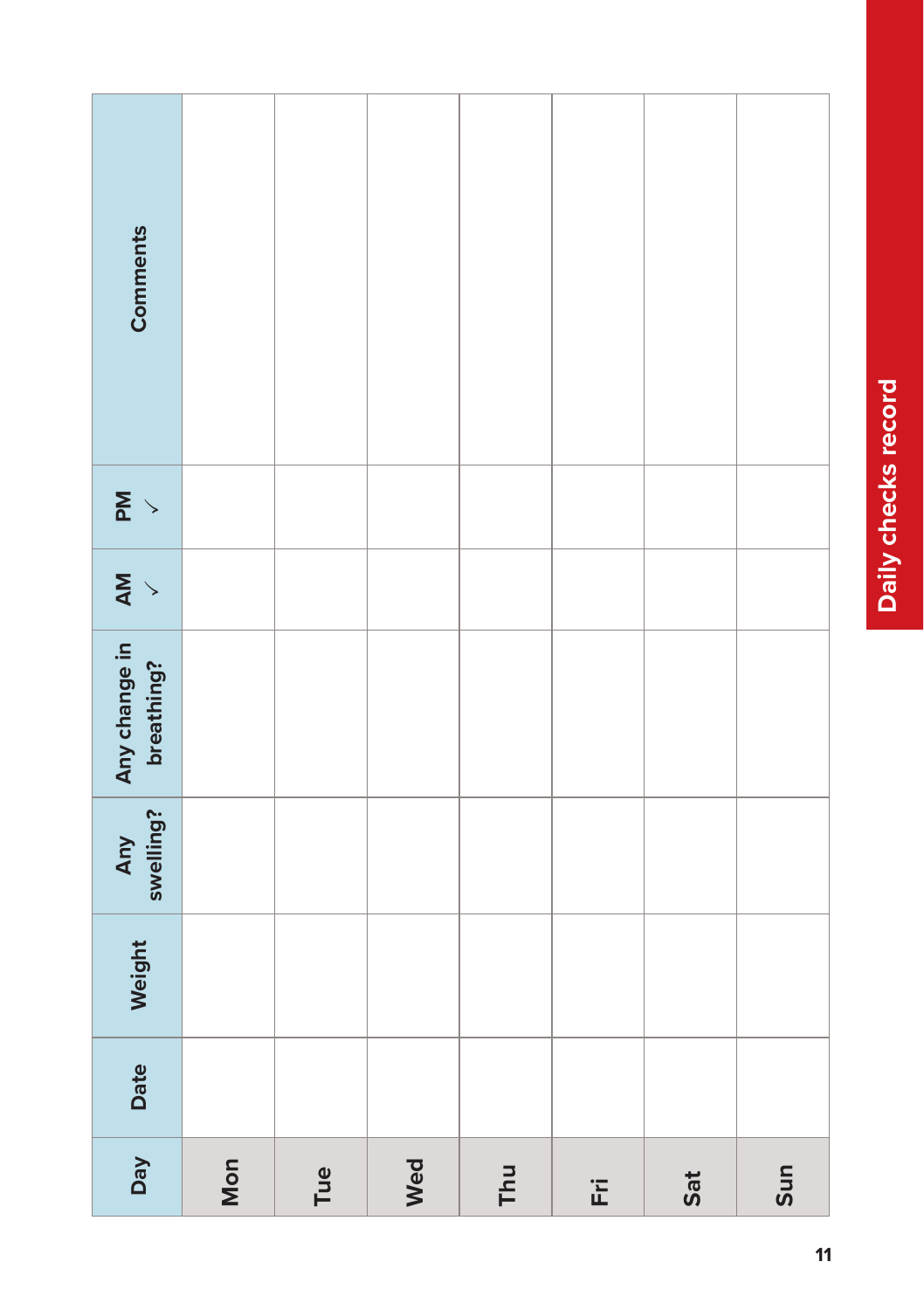| <b>Comments</b>             |     |     |     |     |     |     |     |
|-----------------------------|-----|-----|-----|-----|-----|-----|-----|
| $\sum_{i=1}^{n}$            |     |     |     |     |     |     |     |
| $\sum_{i=1}^{n}$            |     |     |     |     |     |     |     |
| Any change in<br>breathing? |     |     |     |     |     |     |     |
| Any<br>swelling?            |     |     |     |     |     |     |     |
| Weight                      |     |     |     |     |     |     |     |
| Date                        |     |     |     |     |     |     |     |
| Day                         | Mon | Tue | Wed | Thu | Ēři | Sat | Sun |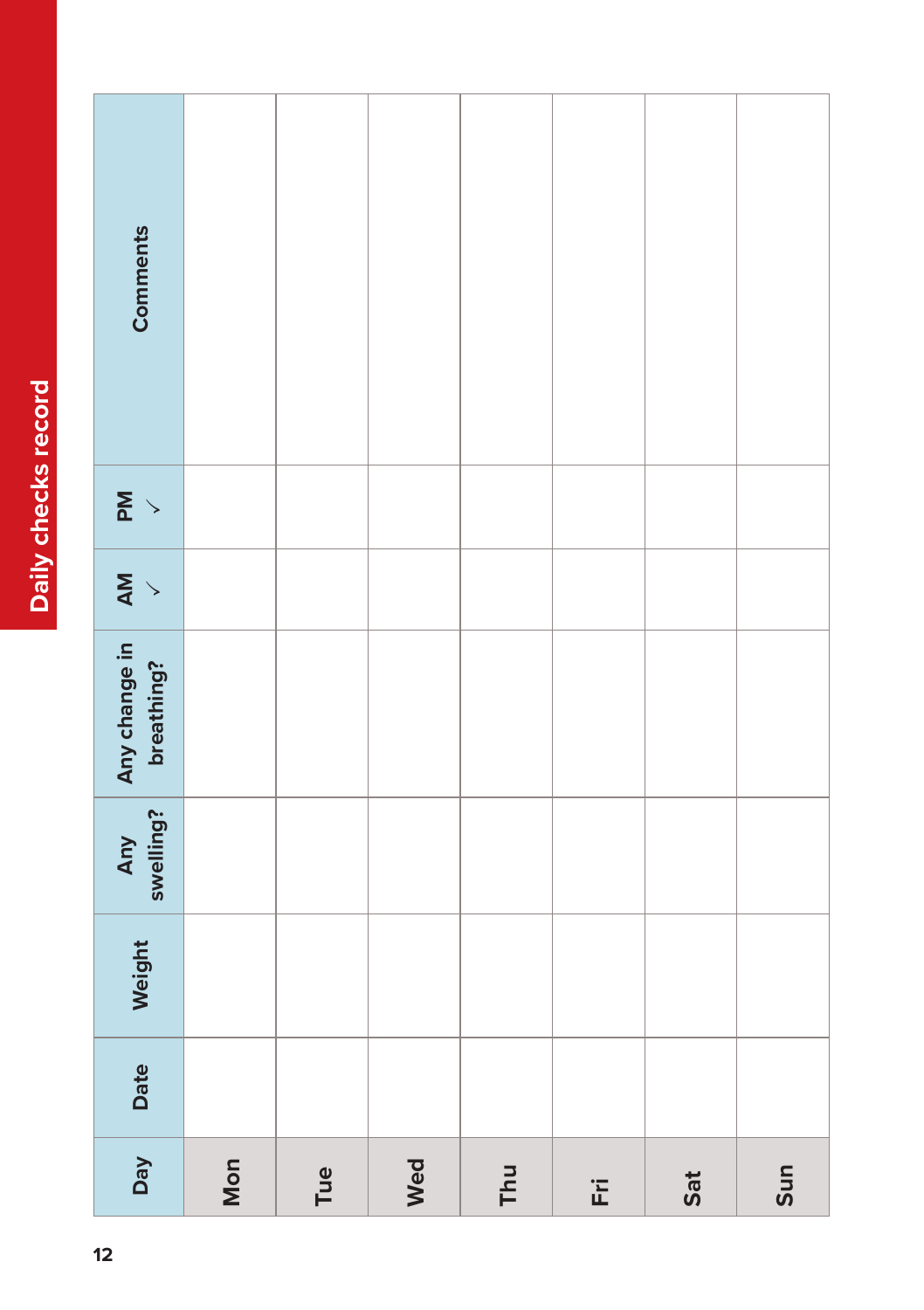| $\overline{M}$<br>AM<br>V   |  |  |  |  |
|-----------------------------|--|--|--|--|
| Any change in<br>breathing? |  |  |  |  |
| Any<br>swelling?            |  |  |  |  |
| Weight                      |  |  |  |  |
|                             |  |  |  |  |
| Date                        |  |  |  |  |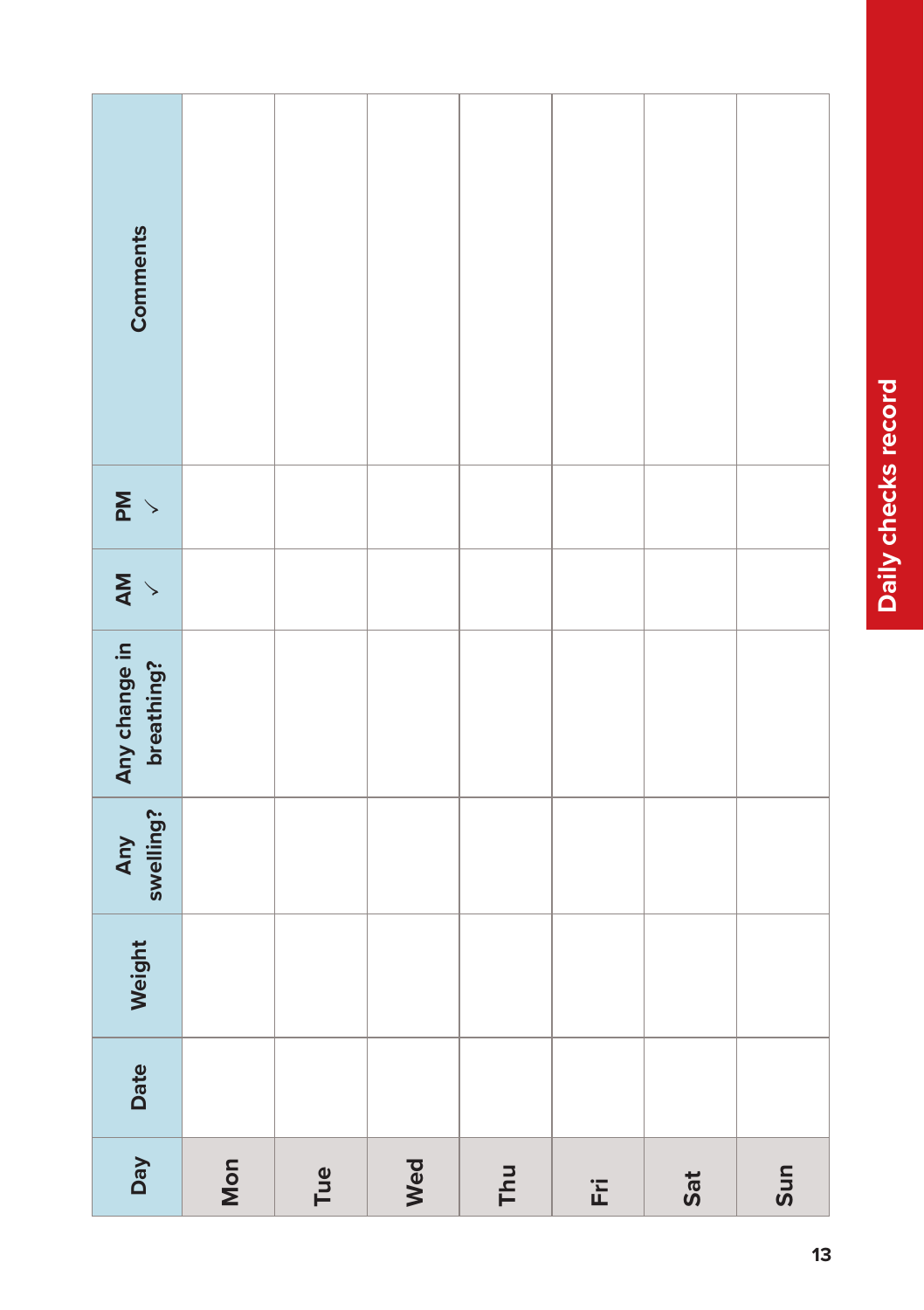| <b>Comments</b>             |     |     |     |     |     |     |     |
|-----------------------------|-----|-----|-----|-----|-----|-----|-----|
| $\sum_{i=1}^{n}$            |     |     |     |     |     |     |     |
| $\sum_{i=1}^{n}$            |     |     |     |     |     |     |     |
| Any change in<br>breathing? |     |     |     |     |     |     |     |
| Any<br>swelling?            |     |     |     |     |     |     |     |
| Weight                      |     |     |     |     |     |     |     |
| Date                        |     |     |     |     |     |     |     |
| Day                         | Mon | Tue | Wed | Thu | Ēři | Sat | Sun |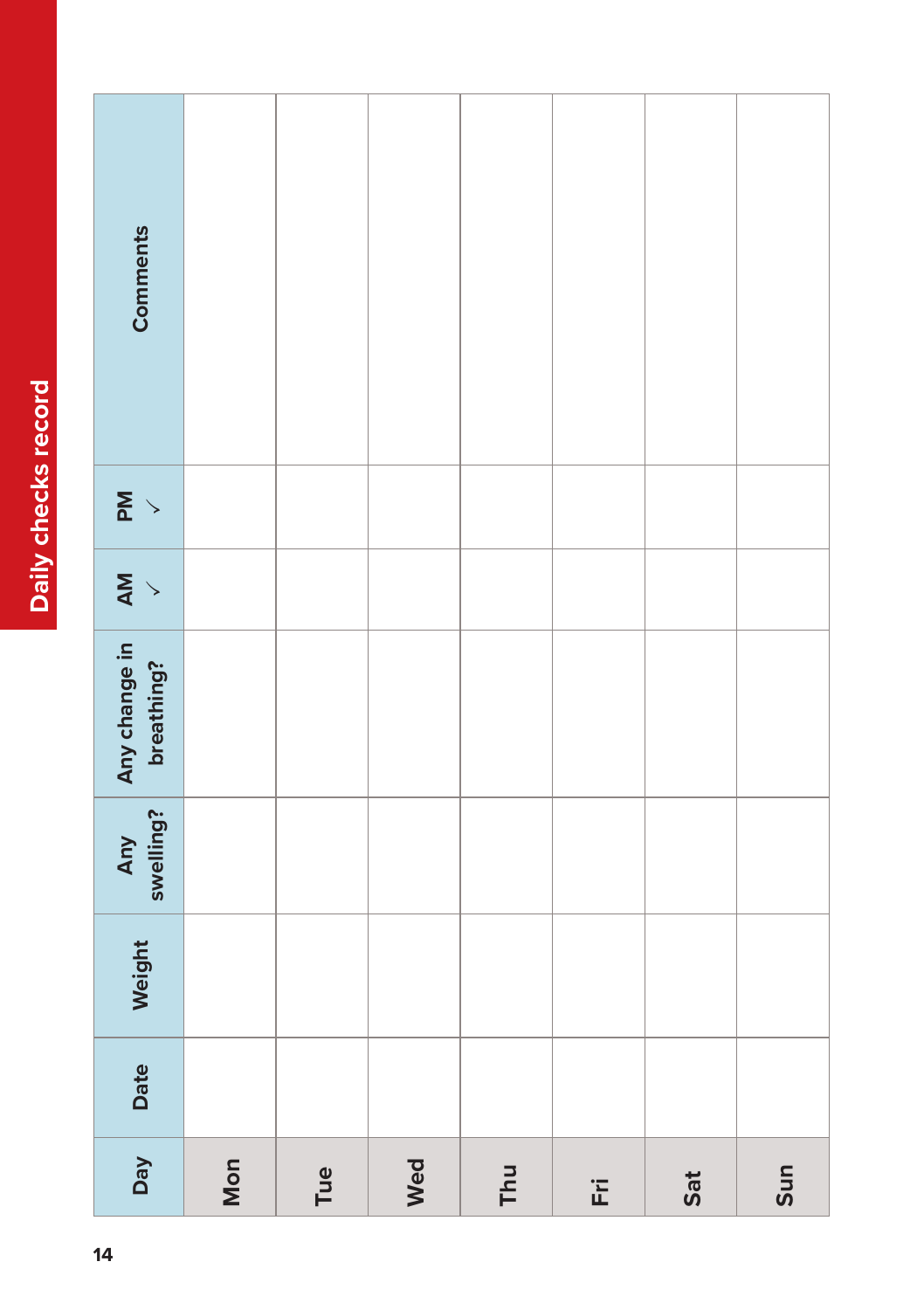| <b>Comments</b>             |  |  |  |  |
|-----------------------------|--|--|--|--|
|                             |  |  |  |  |
| $\sum_{i=1}^{n}$            |  |  |  |  |
| $\sum_{i=1}^{n}$            |  |  |  |  |
| Any change in<br>breathing? |  |  |  |  |
| Any<br>swelling?            |  |  |  |  |
| Weight                      |  |  |  |  |
| Date                        |  |  |  |  |
|                             |  |  |  |  |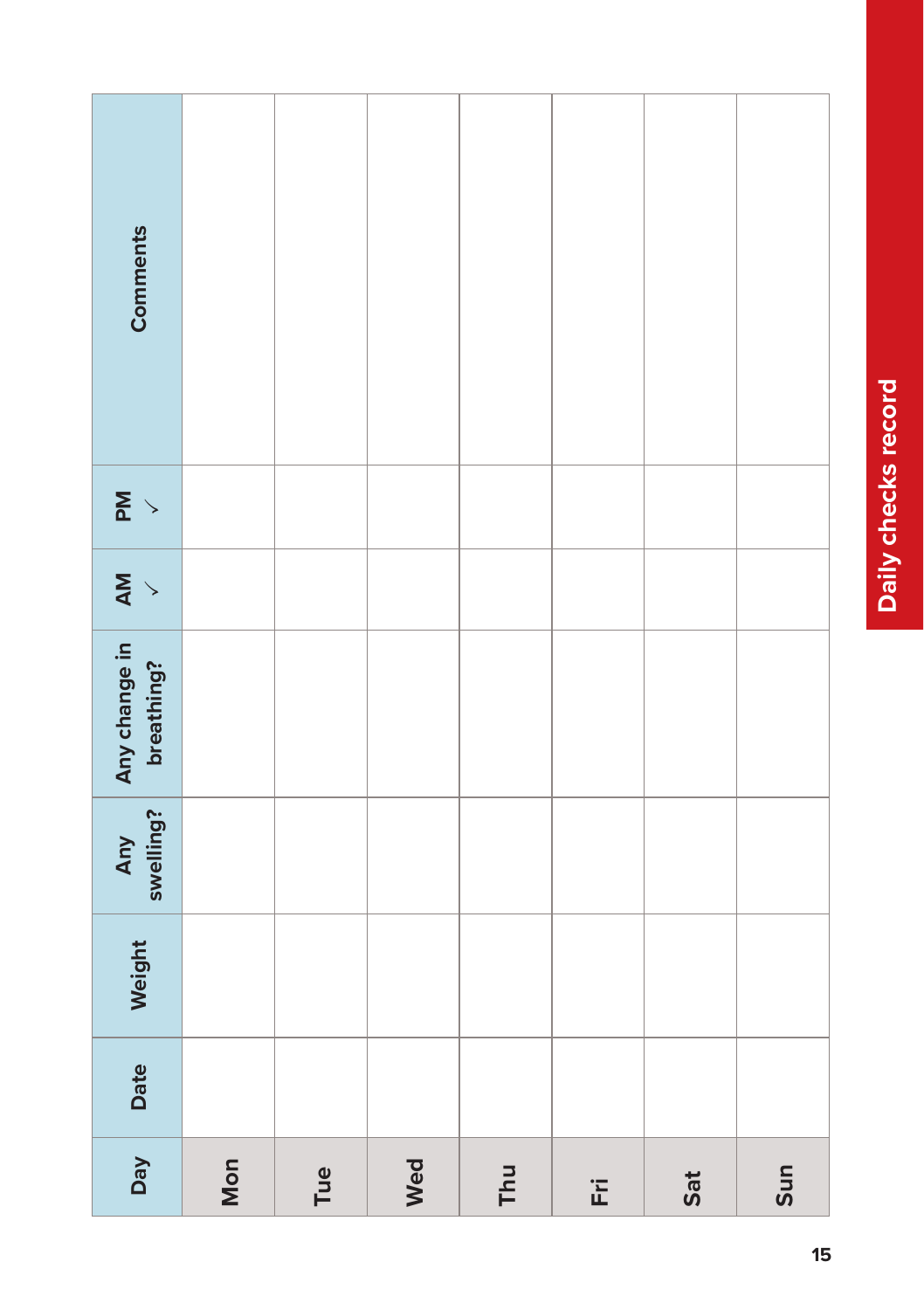| <b>Comments</b>             |     |     |     |     |     |     |     |
|-----------------------------|-----|-----|-----|-----|-----|-----|-----|
| $\sum_{i=1}^{n}$            |     |     |     |     |     |     |     |
| $\sum_{i=1}^{n}$            |     |     |     |     |     |     |     |
| Any change in<br>breathing? |     |     |     |     |     |     |     |
| Any<br>swelling?            |     |     |     |     |     |     |     |
| Weight                      |     |     |     |     |     |     |     |
| Date                        |     |     |     |     |     |     |     |
| Day                         | Mon | Tue | Wed | Thu | Ēři | Sat | Sun |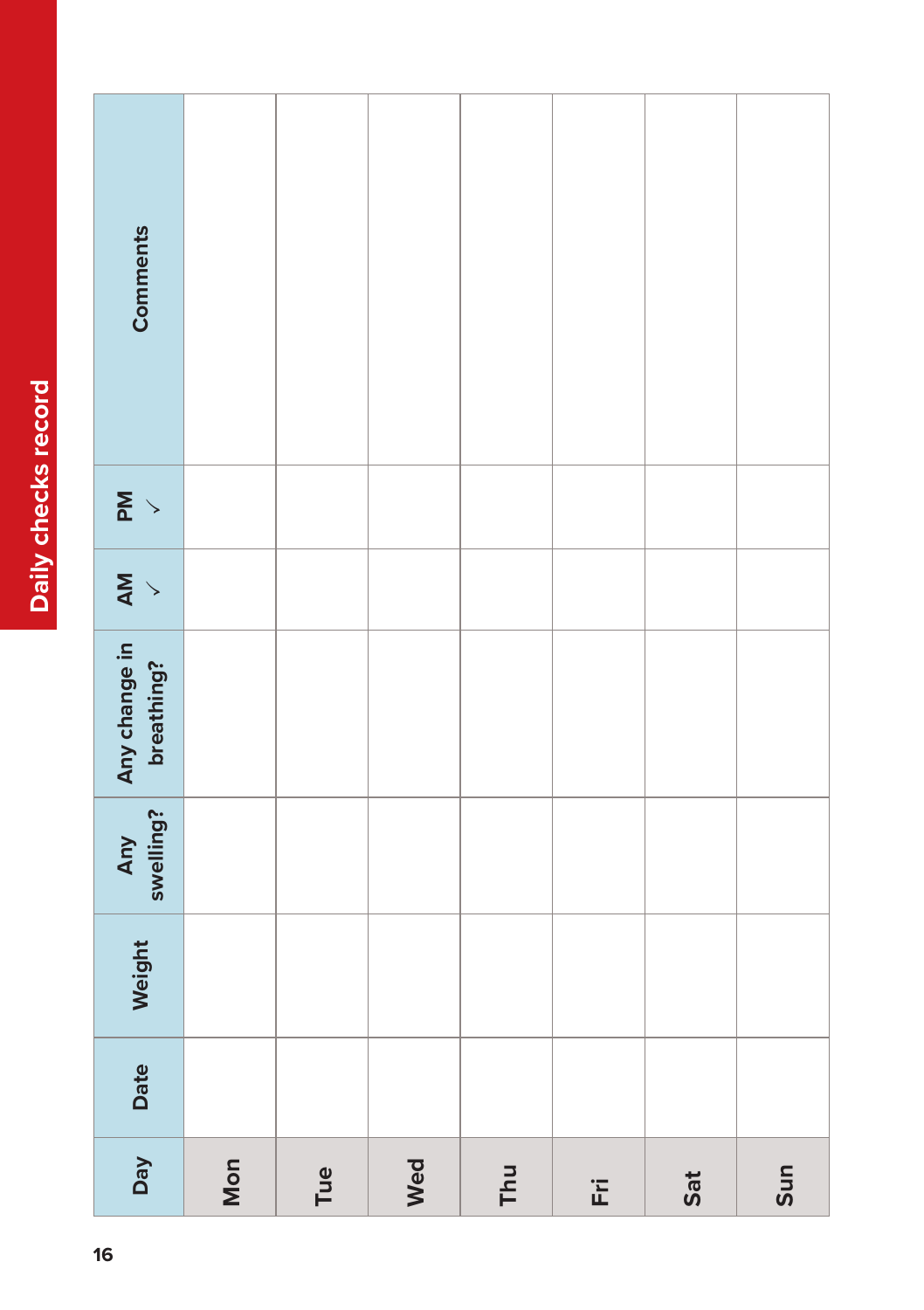| $\overline{M}$<br>AM<br>V   |  |  |  |  |
|-----------------------------|--|--|--|--|
| Any change in<br>breathing? |  |  |  |  |
| Any<br>swelling?            |  |  |  |  |
| Weight                      |  |  |  |  |
|                             |  |  |  |  |
| Date                        |  |  |  |  |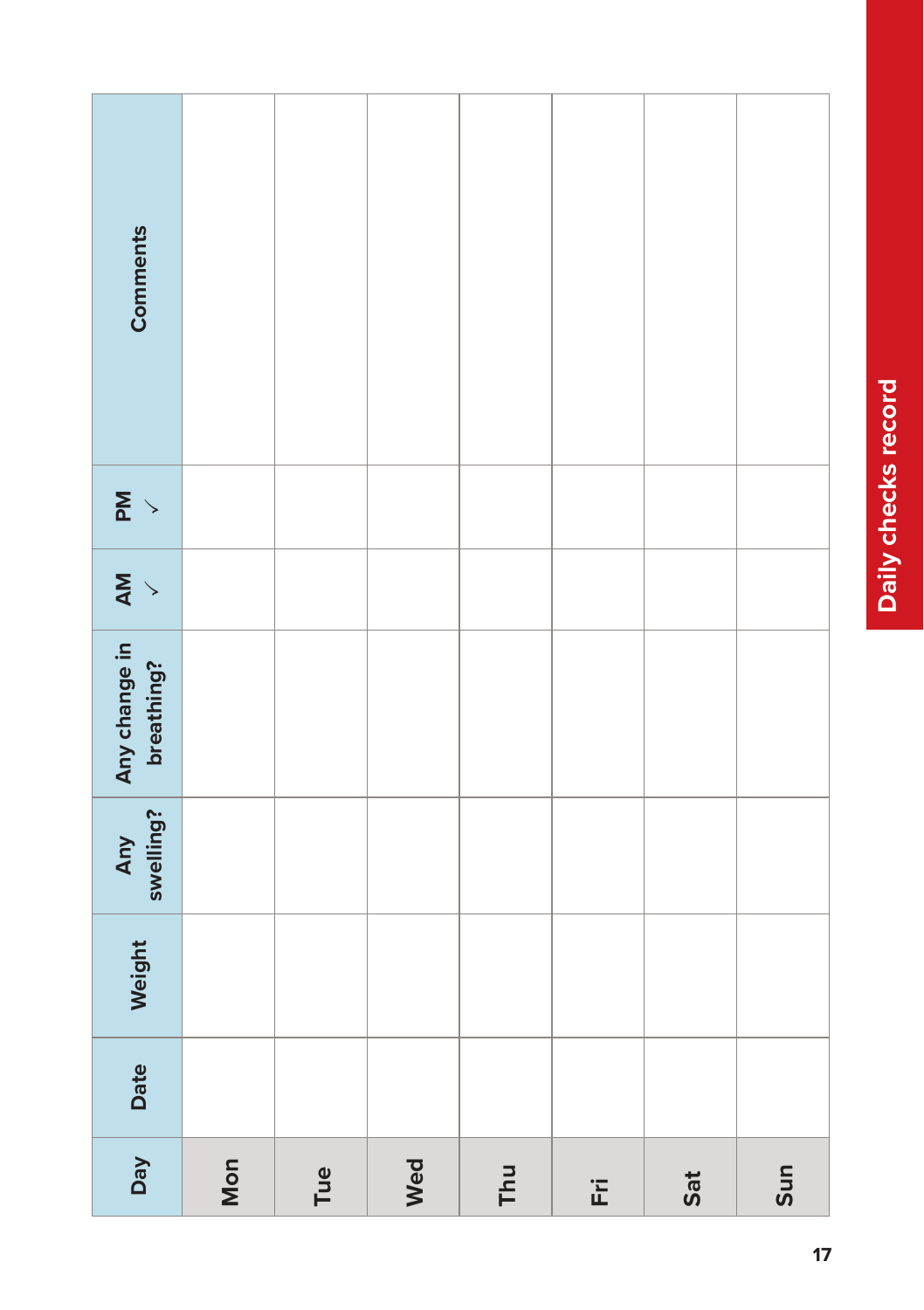| <b>Comments</b>             |     |     |     |     |     |     |     |
|-----------------------------|-----|-----|-----|-----|-----|-----|-----|
| $\sum_{i=1}^{n}$            |     |     |     |     |     |     |     |
| $\sum_{i=1}^{n}$            |     |     |     |     |     |     |     |
| Any change in<br>breathing? |     |     |     |     |     |     |     |
| Any<br>swelling?            |     |     |     |     |     |     |     |
| Weight                      |     |     |     |     |     |     |     |
| Date                        |     |     |     |     |     |     |     |
| Day                         | Mon | Tue | Wed | Thu | Ēři | Sat | Sun |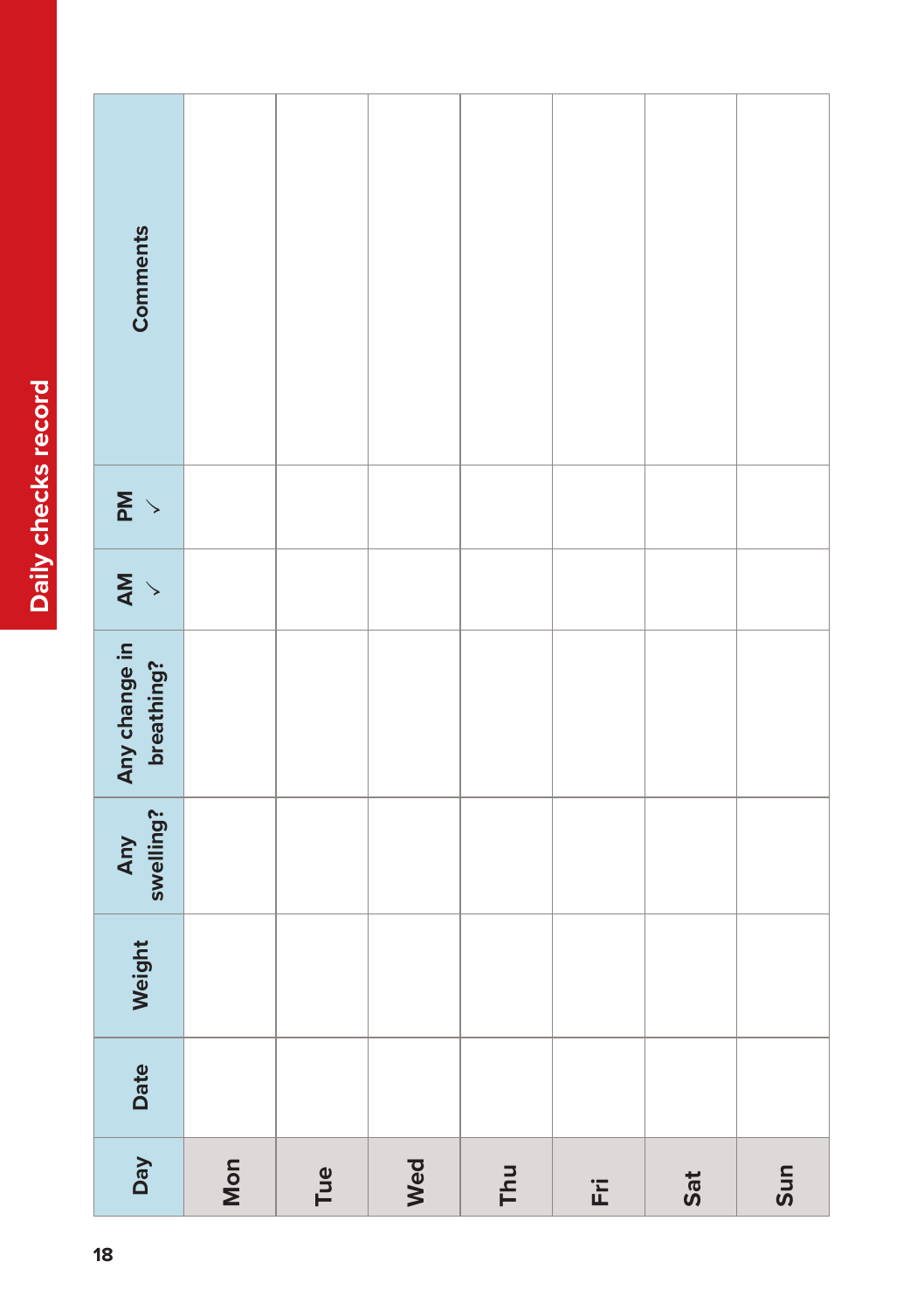| <b>Comments</b>             |  |  |  |  |
|-----------------------------|--|--|--|--|
|                             |  |  |  |  |
| $\sum_{i=1}^{n}$            |  |  |  |  |
| $\sum_{i=1}^{n}$            |  |  |  |  |
| Any change in<br>breathing? |  |  |  |  |
| Any<br>swelling?            |  |  |  |  |
| Weight                      |  |  |  |  |
| Date                        |  |  |  |  |
|                             |  |  |  |  |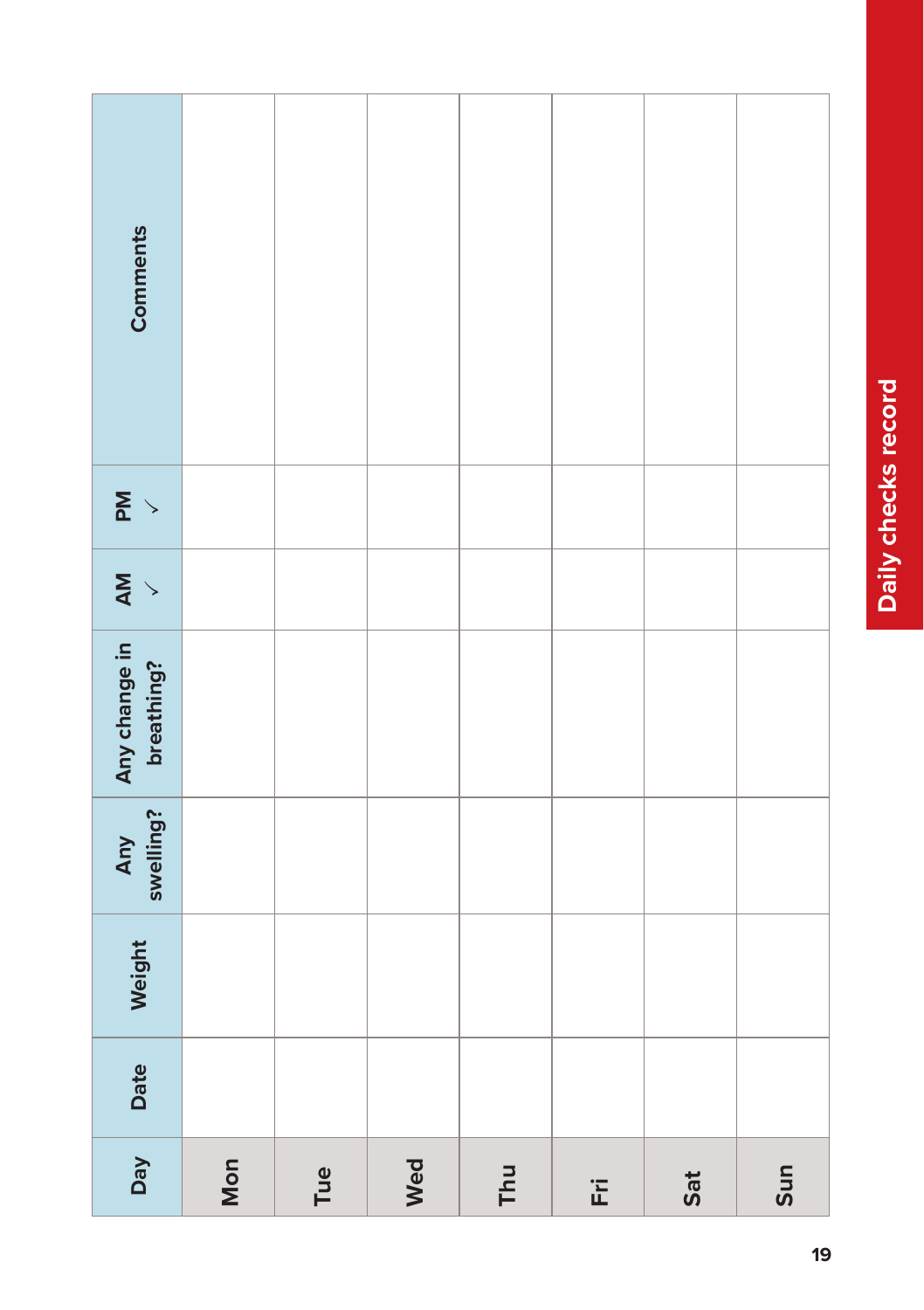| <b>Comments</b>             |     |     |     |     |     |     |     |
|-----------------------------|-----|-----|-----|-----|-----|-----|-----|
| $\sum_{i=1}^{n}$            |     |     |     |     |     |     |     |
| $\sum_{i=1}^{n}$            |     |     |     |     |     |     |     |
| Any change in<br>breathing? |     |     |     |     |     |     |     |
| Any<br>swelling?            |     |     |     |     |     |     |     |
| Weight                      |     |     |     |     |     |     |     |
| Date                        |     |     |     |     |     |     |     |
| Day                         | Mon | Tue | Wed | Thu | Ēři | Sat | Sun |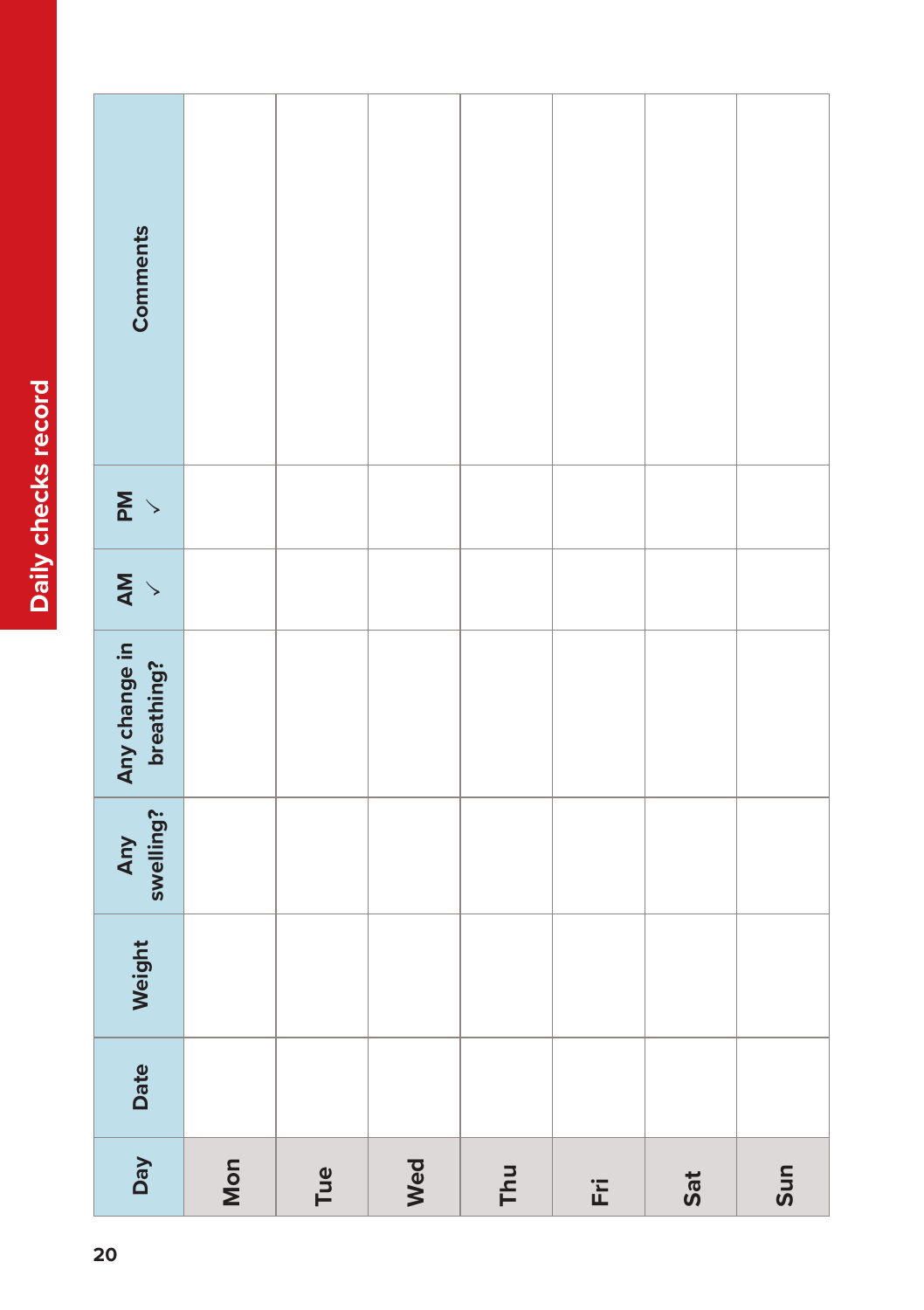| <b>Comments</b>             |  |  |  |  |
|-----------------------------|--|--|--|--|
|                             |  |  |  |  |
| $\sum_{i=1}^{n}$            |  |  |  |  |
| $\sum_{i=1}^{n}$            |  |  |  |  |
| Any change in<br>breathing? |  |  |  |  |
| Any<br>swelling?            |  |  |  |  |
| Weight                      |  |  |  |  |
| Date                        |  |  |  |  |
|                             |  |  |  |  |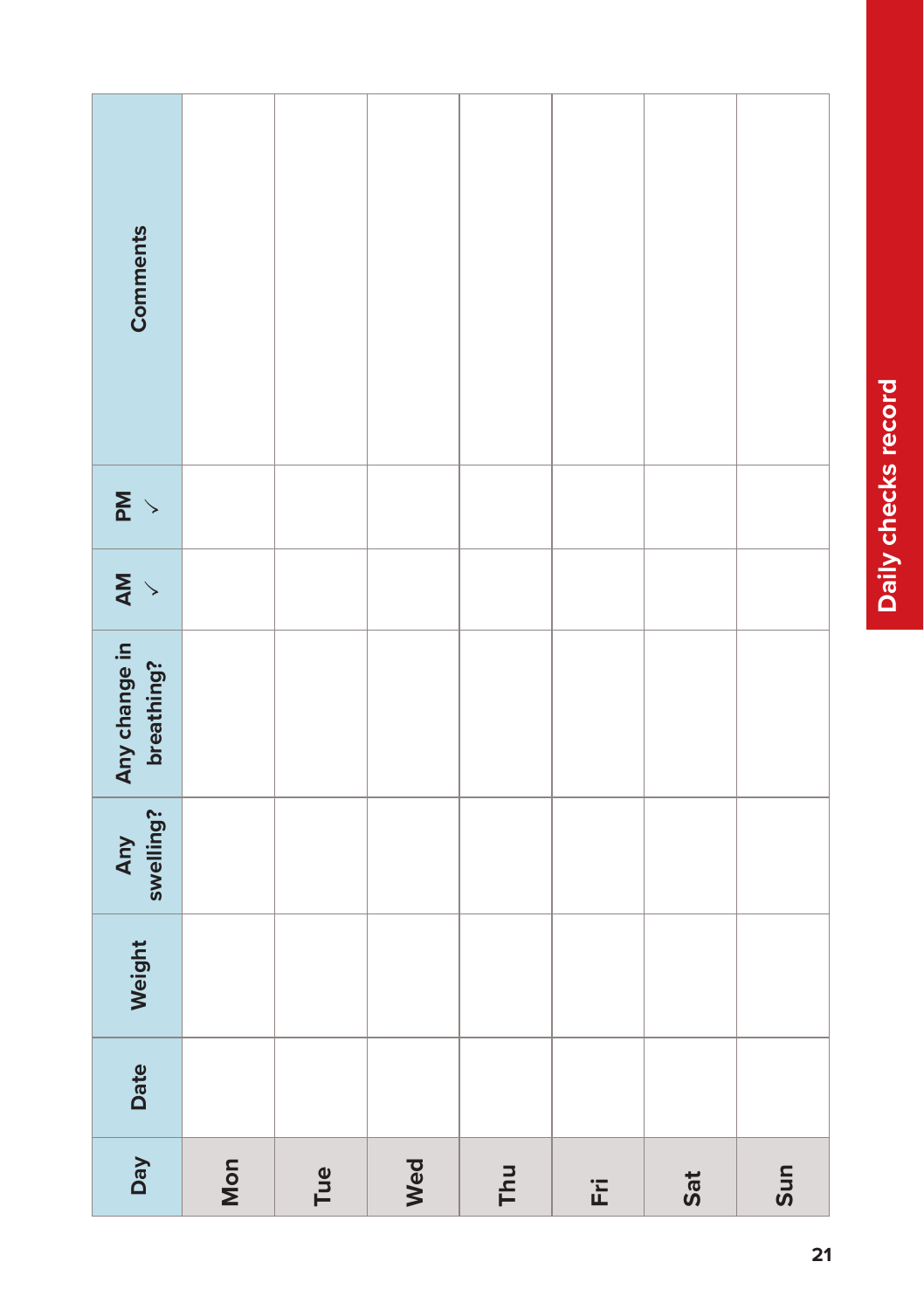| Comments                    |     |     |     |     |     |     |     |
|-----------------------------|-----|-----|-----|-----|-----|-----|-----|
| $\sum_{i=1}^{n}$            |     |     |     |     |     |     |     |
| AM<br>V                     |     |     |     |     |     |     |     |
| Any change in<br>breathing? |     |     |     |     |     |     |     |
| Any<br>swelling?            |     |     |     |     |     |     |     |
| Weight                      |     |     |     |     |     |     |     |
| Date                        |     |     |     |     |     |     |     |
| Day                         | Mon | Tue | Wed | Thu | Ëři | Sat | Sun |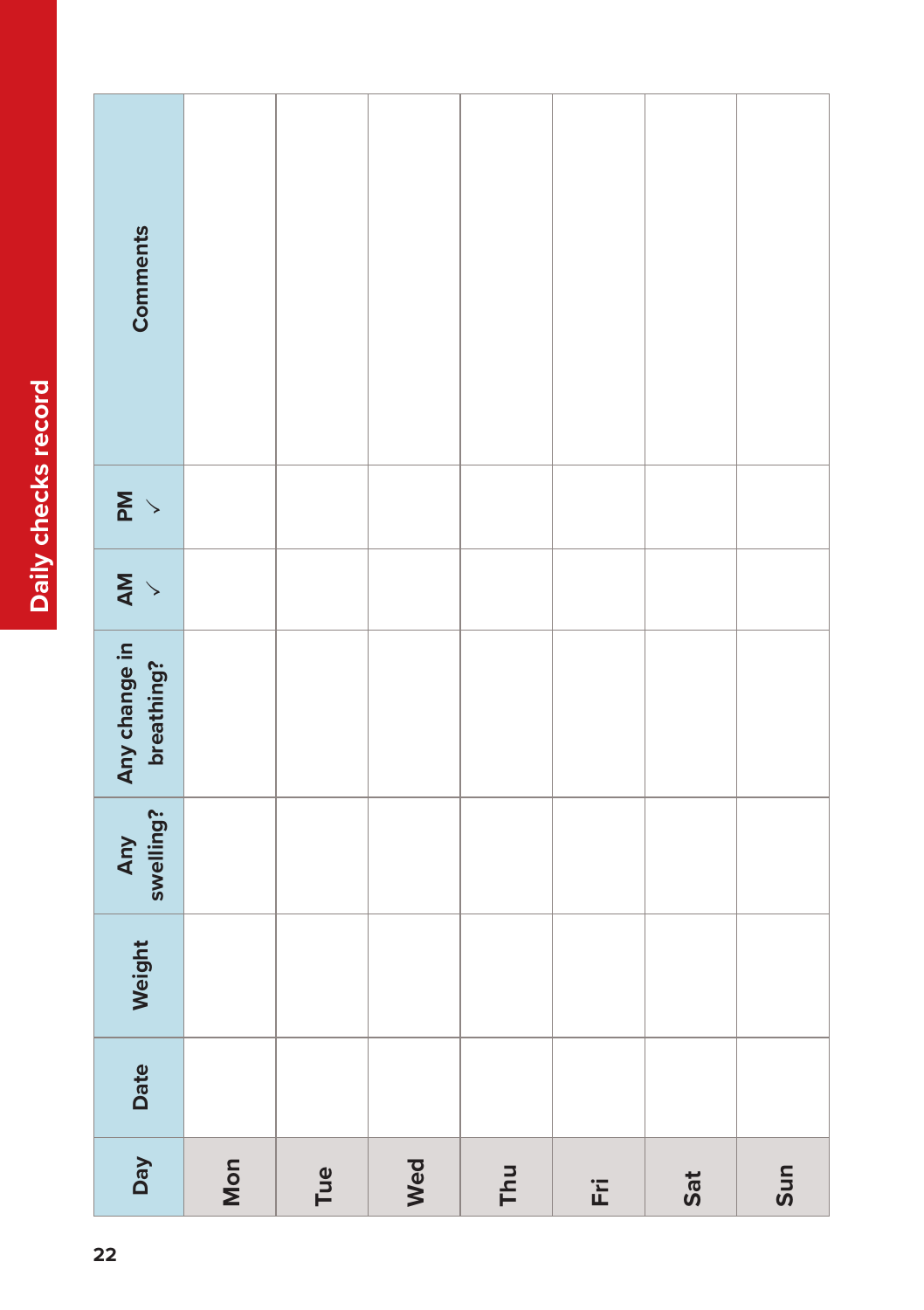| <b>Comments</b>             |  |  |  |  |
|-----------------------------|--|--|--|--|
|                             |  |  |  |  |
| $\sum_{i=1}^{n}$            |  |  |  |  |
| $\sum_{i=1}^{n}$            |  |  |  |  |
| Any change in<br>breathing? |  |  |  |  |
| Any<br>swelling?            |  |  |  |  |
| Weight                      |  |  |  |  |
| Date                        |  |  |  |  |
|                             |  |  |  |  |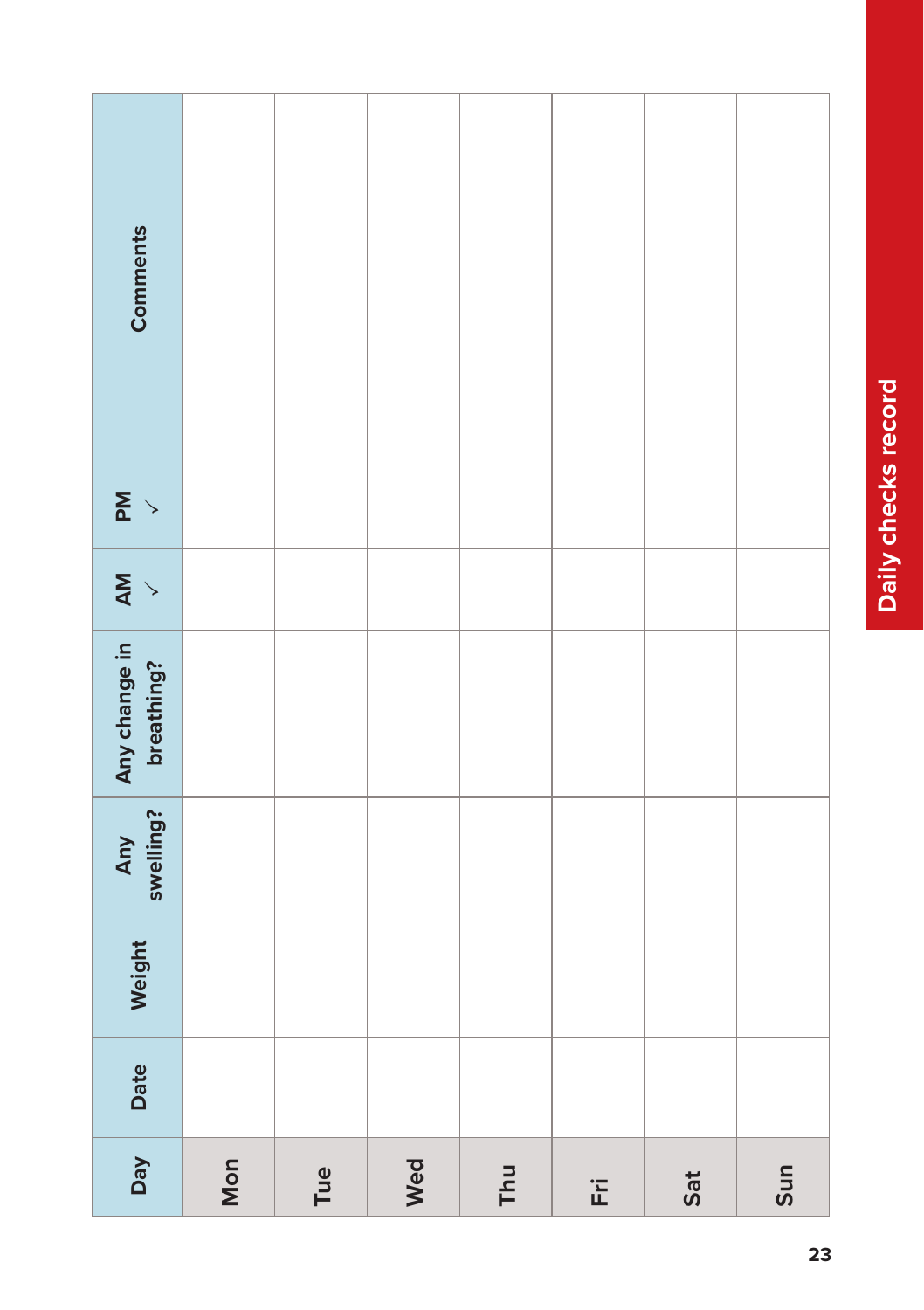| <b>Comments</b>             |     |     |     |     |     |     |     |
|-----------------------------|-----|-----|-----|-----|-----|-----|-----|
| $\sum_{i=1}^{n}$            |     |     |     |     |     |     |     |
| $\sum_{i=1}^{n}$            |     |     |     |     |     |     |     |
| Any change in<br>breathing? |     |     |     |     |     |     |     |
| Any<br>swelling?            |     |     |     |     |     |     |     |
| Weight                      |     |     |     |     |     |     |     |
| Date                        |     |     |     |     |     |     |     |
| Day                         | Mon | Tue | Wed | Thu | Ēři | Sat | Sun |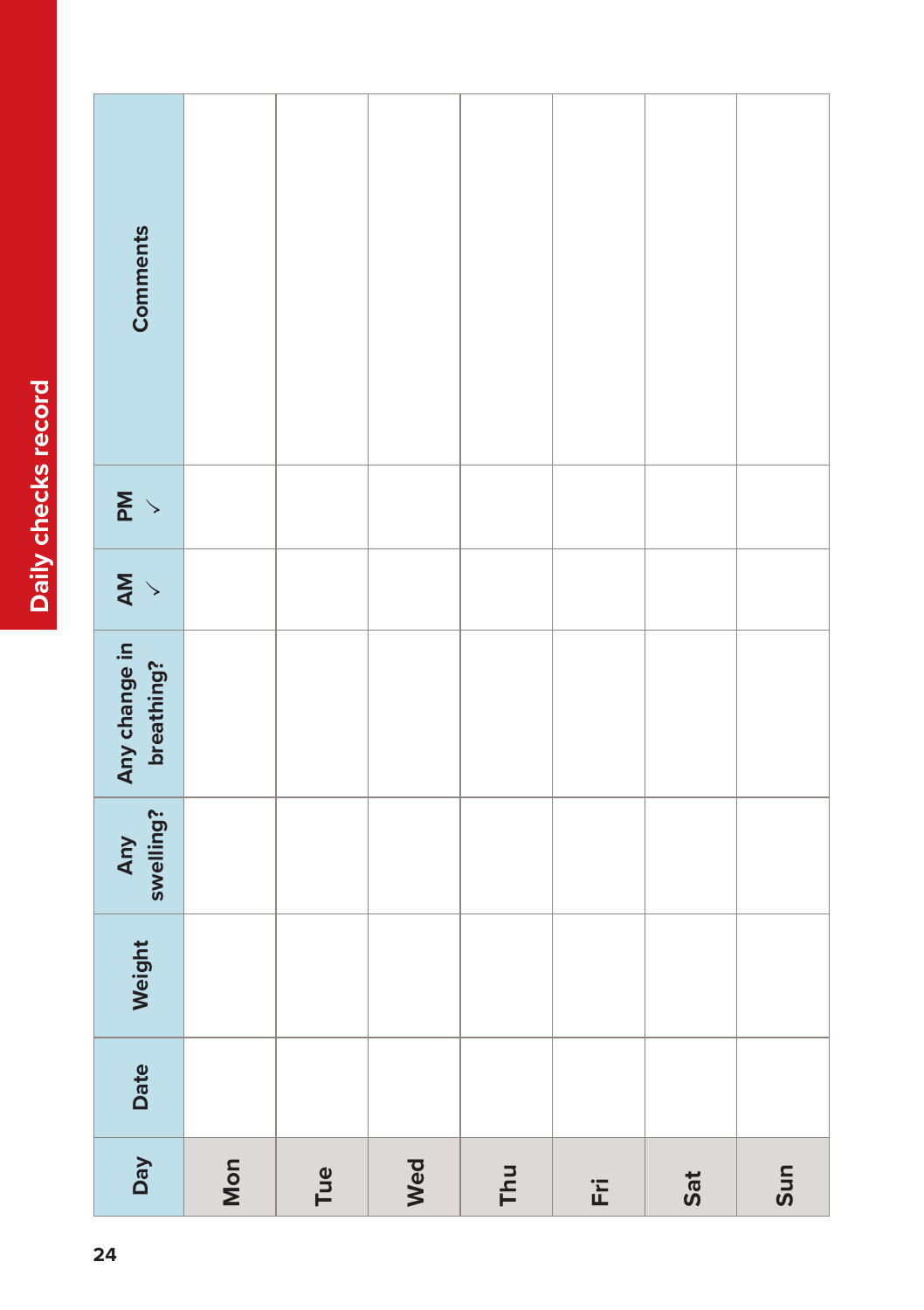| Weight<br>Date<br><b>Day</b> | Mon | Tue | Wed | Thu | Ë | Sat | Sun |
|------------------------------|-----|-----|-----|-----|---|-----|-----|
| Any<br>swelling?             |     |     |     |     |   |     |     |
| Any change in<br>breathing?  |     |     |     |     |   |     |     |
| AM                           |     |     |     |     |   |     |     |
| $\sum_{i=1}^{n}$             |     |     |     |     |   |     |     |
| <b>Comments</b>              |     |     |     |     |   |     |     |

When this booklet is full, order your new copy from heartfoundation.org.nz or by phoning 0800 863 375. When this booklet is full, order your new copy from heartfoundation.org.nz or by phoning 0800 863 375.

**Daily checks record**

Daily checks record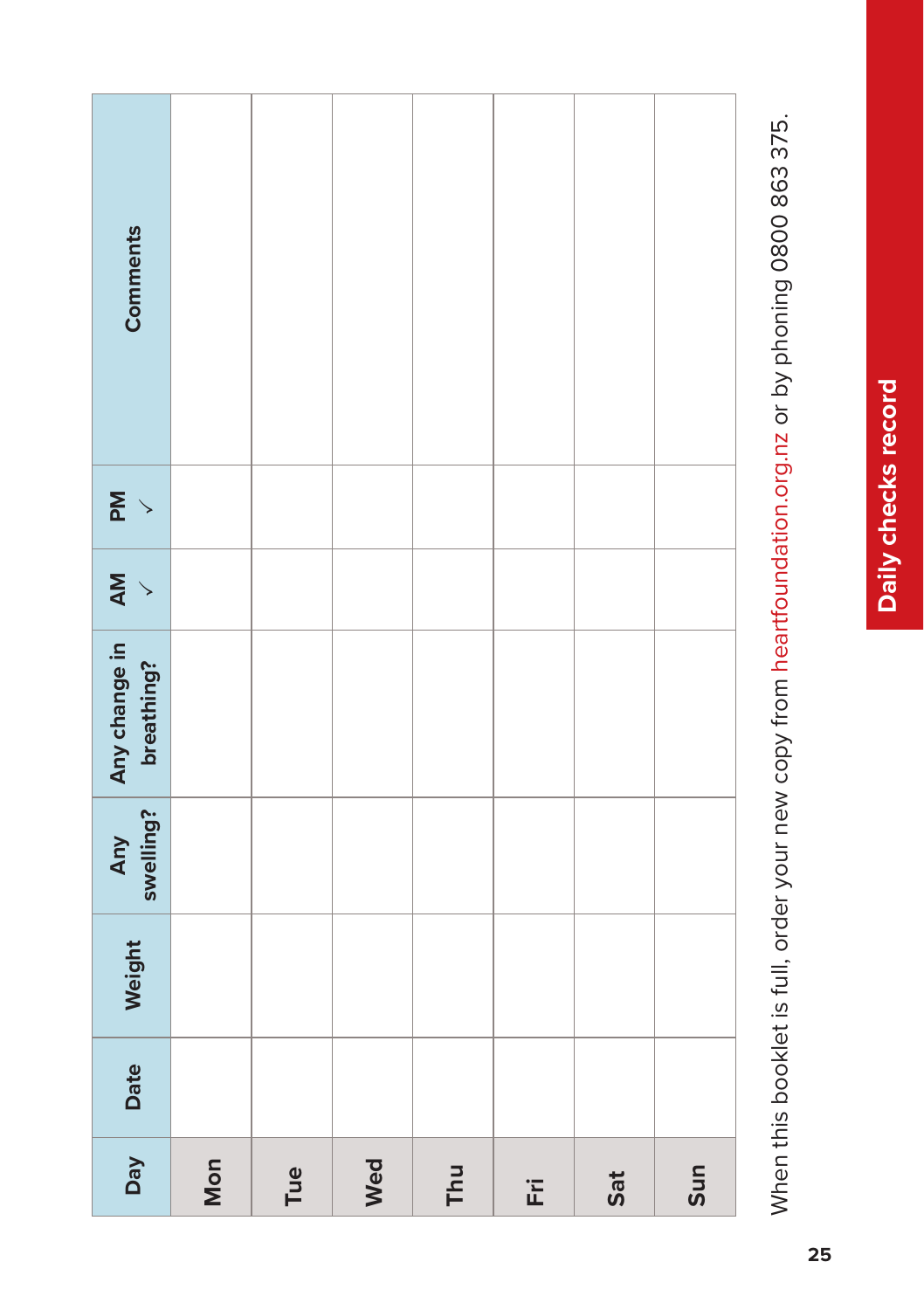# My heart failure action plan My heart failure action plan

If you notice changes in your heart failure symptoms follow your heart failure action plan. Acting **If you notice changes in your heart failure symptoms follow your heart failure action plan.** Acting quickly will help you to feel better and stay out of hospital. quickly will help you to feel better and stay out of hospital.

A doctor or nurse specialist will develop your heart failure action plan with you. Ask about changes to your A doctor or nurse specialist will develop your heart failure action plan with you. Ask about changes to your action plan at each visit. action plan at each visit.

# My emergency contact numbers: **My emergency contact numbers:**

|               | Heart failure nurse                                | Family doctor                        |
|---------------|----------------------------------------------------|--------------------------------------|
|               | My symptoms:                                       | What to do:                          |
|               | Weight on target. Target range                     | Keep taking my pills<br>Σă           |
|               | Little or no swelling                              | Keep doing my daily checks - weight, |
| well          | Breathing is easy                                  | swelling and breathing               |
| <u>ləət l</u> |                                                    | Keep eating a healthy, low salt diet |
|               |                                                    | Keep making changes to improve my    |
|               |                                                    | health                               |
|               |                                                    |                                      |
|               | kg over 1-2 days<br>Weight up by _                 | What to do:                          |
|               | Swelling in ankles, legs or abdomen.               | If my weight has increased:          |
|               | Hard to breathe with activity or sleeping at night |                                      |
|               | Need to use more pillows sleeping at night         |                                      |
|               | Constant cough or wheeze                           |                                      |

•

Very tired

Very tired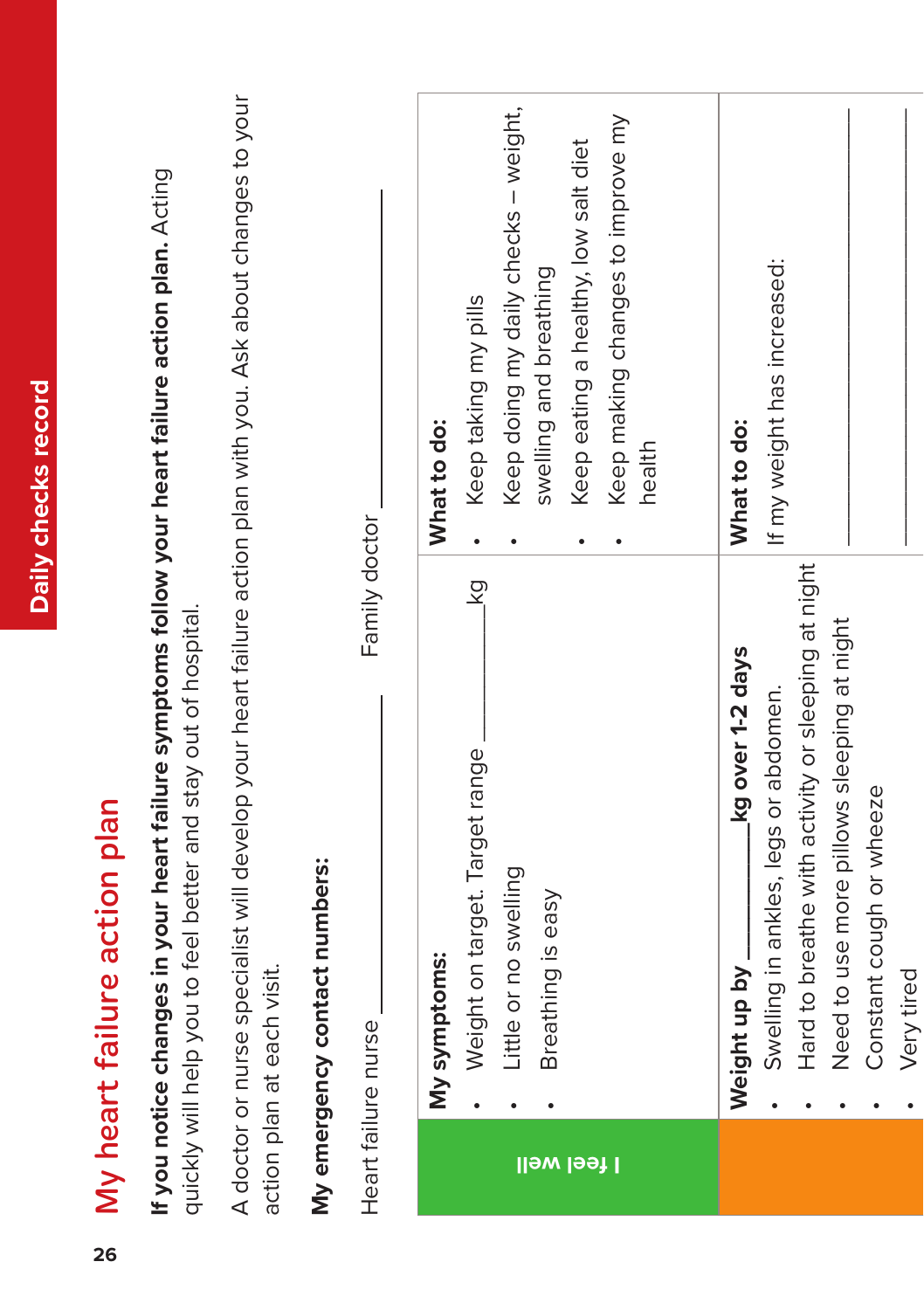| If my weight has decreased:                                              | Call my doctor or nurse: | What to do:  | Call 111 for emergency help NOW.   |                                                                     |                                            |                                |
|--------------------------------------------------------------------------|--------------------------|--------------|------------------------------------|---------------------------------------------------------------------|--------------------------------------------|--------------------------------|
| kg over 1-2 days<br>Dry mouth/skin<br>Weight down by<br><b>Dizziness</b> |                          | My symptoms: | Sudden, severe shortness of breath | Angina not relieved by two puffs of GTN spray<br>five minutes apart | Develop new chest pain/tightness/heaviness | Sweating, weakness or fainting |
| I do not feel well                                                       |                          |              |                                    | <b>Call 111</b><br>l need to get help now,                          |                                            |                                |

Our grateful thanks to Independent Health, Buffalo, for allowing us to adapt this heart failure action plan. Our grateful thanks to Independent Health, Buffalo, for allowing us to adapt this heart failure action plan.